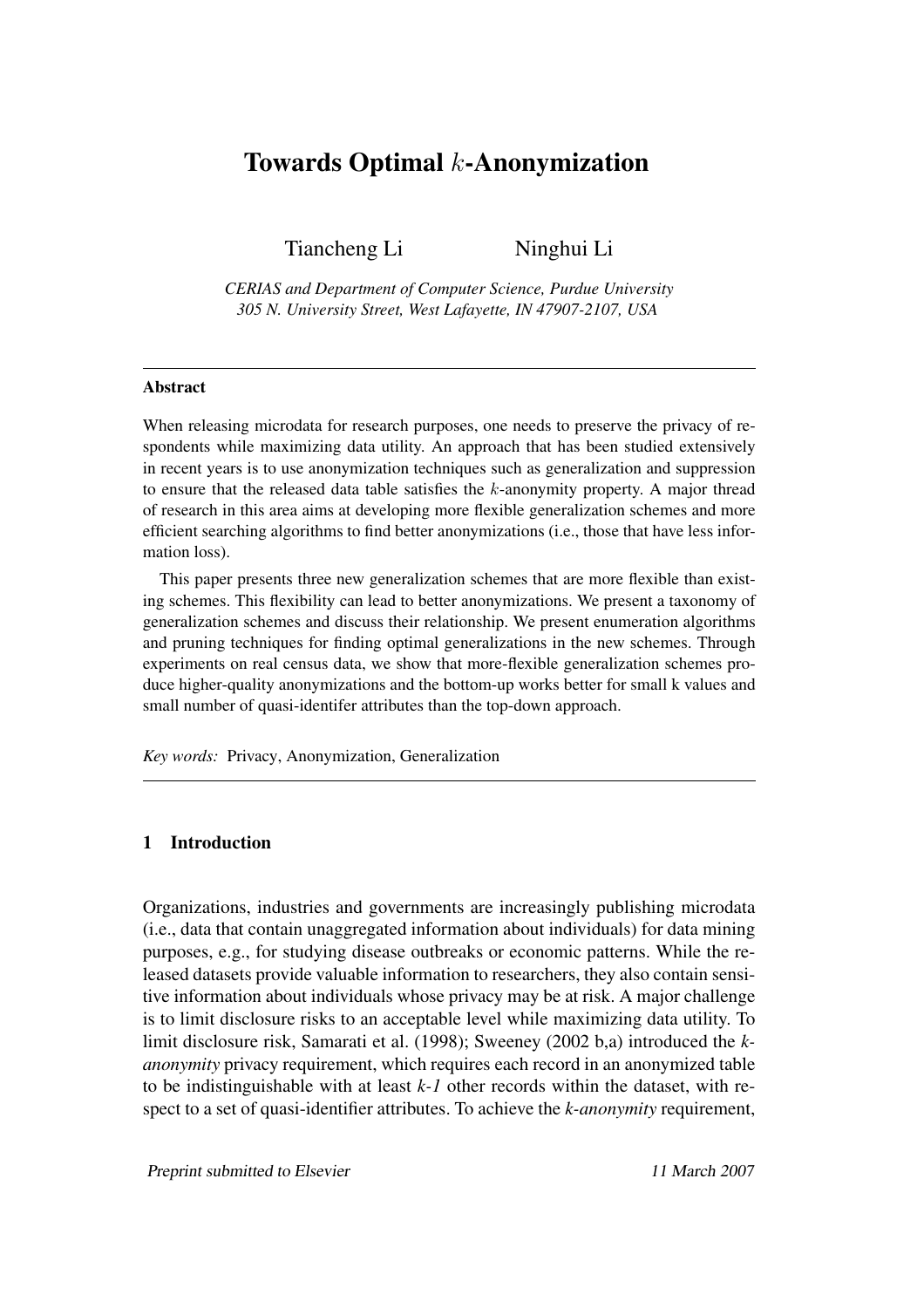

Fig. 1. A value generalization hierarchy for the attribute *work-class*.

Samarati et al. (1998); Sweeney (2002 b) used both generalization and suppression for data anonymization. *Generalization* replaces a value with a "less-specific but semantically consistent" value. Tuple suppression removes an entire record from the table. Unlike traditional privacy protection techniques such as data swapping and adding noise, information in a k-anonymized table through generalization and suppression remains truthful.

A major thread of research in the area of data anonymization aims at generating kanonymous tables with better data quality (i.e., less information loss). This thread of research has resulted in a number of generalization schemes. Each generalization scheme defines a space of valid generalizations. A more flexible scheme allows a larger space of valid generalizations. Given a larger solution space, an optimal generalization in the space is likely to have better data quality. A larger space also requires a better search algorithm.

Samarati et al. (1998); Sweeney (2002 b) used a generalization scheme that utilizes a value generalization hierarchy (VGH) for each attribute. In a VGH, leaf nodes correspond to actual attribute values, and internal nodes represent less-specific values. Figure 1 shows a VGH for the *work-class* attribute. In the scheme in Samarati et al. (1998); Sweeney (2002 b), values are generalized to the same level of the hierarchy. One effective search algorithm for this scheme is Incognito, due to LeFevre et al. (2005). Iyengar (2002) proposed a more flexible scheme, which also uses a fixed VGH, but allows different values of an attribute to be generalized to different levels. Given the VGH in Figure 1, one can generalize *Without Pay* and *Never Worked* to *Unemployed* while not generalizing *State-gov*, *Local-gov*, or *Federal-gov*. Iyengar (2002) used genetic algorithms to perform a heuristic search in the solution space. Recently, Bayardo et al. (2005) introduced a more flexible scheme that does not need a VGH. Instead, a total order is defined over all values of an attribute, and any order-preserving partition (i.e., no two blocks in the partition overlap) is a valid generalization. This scheme has a much larger solution space than previous schemes. Bayardo et al. (2005) used the approach in Rymon (1992) to systematically enumerate all anonymizations and the OPUS framework by Webb (1995) to search for the optimal anonymization. They developed several effective pruning techniques to reduce the search space that needs to be explored.

The work in this paper is motivated by three observations. First, the scheme pro-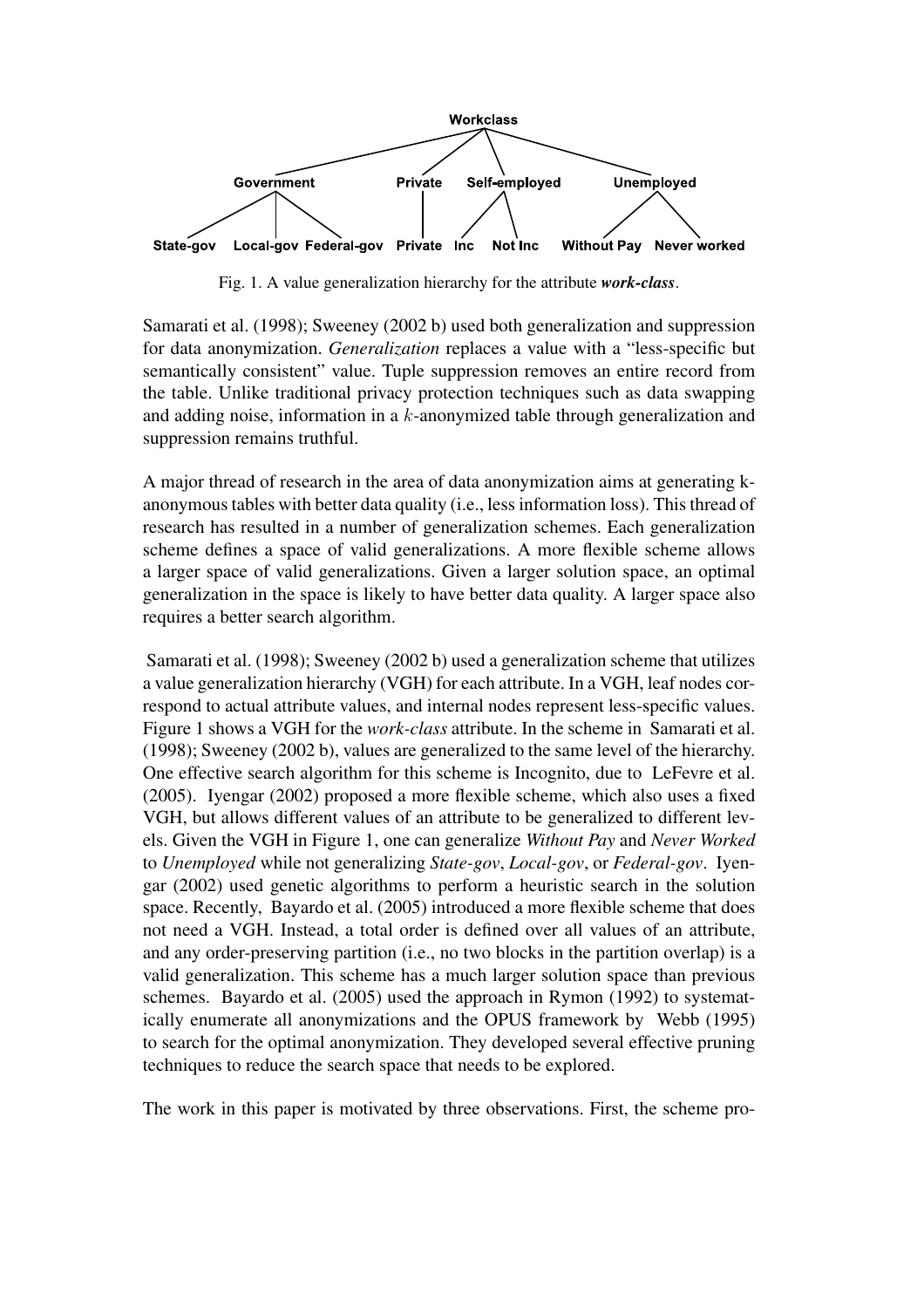posed by Bayardo et al. (2005) requires a total order on the attribute values. However, it is difficult to define a total order for a categorical attribute and such a total order limits the possible solutions. For example, consider the attribute in Figure 1, assume that one orders the values from left to right; then generalizations that combine *State-gov* and *Federal-gov* but not *Local-gov* are not considered in this scheme. Second, a VGH reflects valuable information about how one wants the data to be generalized; this is not utilized in Bayardo et al. (2005). Again consider Figure 1, it is more desirable to combine *State-gov* with *Local-gov* than with *Private*. Therefore, one may combine *State-gov* with *Private* only when all values under *Government* have been combined together. In other words, one could use VGHs to eliminate some undesirable generalizations. Third, the search algorithm in Bayardo et al. (2005) is a top-down approach, which starts from the most general generalization, and gradually specializes it. Such an approach works well when the value  $k$  is large. For smaller  $k$ , a bottom-up search is likely to find the optimal generalization faster.

In this paper, we improve the current state of the art by proposing three new generalization schemes. Given a categorical attribute, these schemes allow any partition of an unordered set of values to be treated as a valid generalization. They also allow a VGH to be used to eliminate some undesirable generalizations. We present a taxonomy of existing generalization schemes and the new schemes proposed in this paper, and analyze the relationship among them.

We also develop an approach for systematically enumerating all partitions in an unordered set. Bayardo et al. (2005) used algorithms developed in the artificial intelligence community (Rymon (1992)) for enumerating all partitions in an ordered set. As we could not find an existing algorithm for the unordered case, we developed an enumeration algorithm. We believe that such an algorithm may be useful in other contexts.

We perform experiments to compare the performance of these generalization schemes and demonstrate that optimal  $k$ -anonymizations can be obtained for various generalization schemes and flexible generalization schemes can produce better-quality datasets at the cost of reasonable performance degradation. We find the optimal anonymization in a bottom-up manner. Comparing with the performance of topdown methods in Bayardo et al. (2005), we conclude that bottom-up methods are more suitable for smaller  $k$  values while top-down methods are more suitable for larger  $k$  values.

The rest of the paper is organized as follows. We present new generalization schemes and a taxonomy of these schemes in Section 2. In Section 3, we give enumeration algorithms for the three new generalization schemes. Cost metrics and pruning rules are discussed in Section 4.4 and experimental results are given in Section 5. We discuss related work in Section 6 and conclude in Section 7.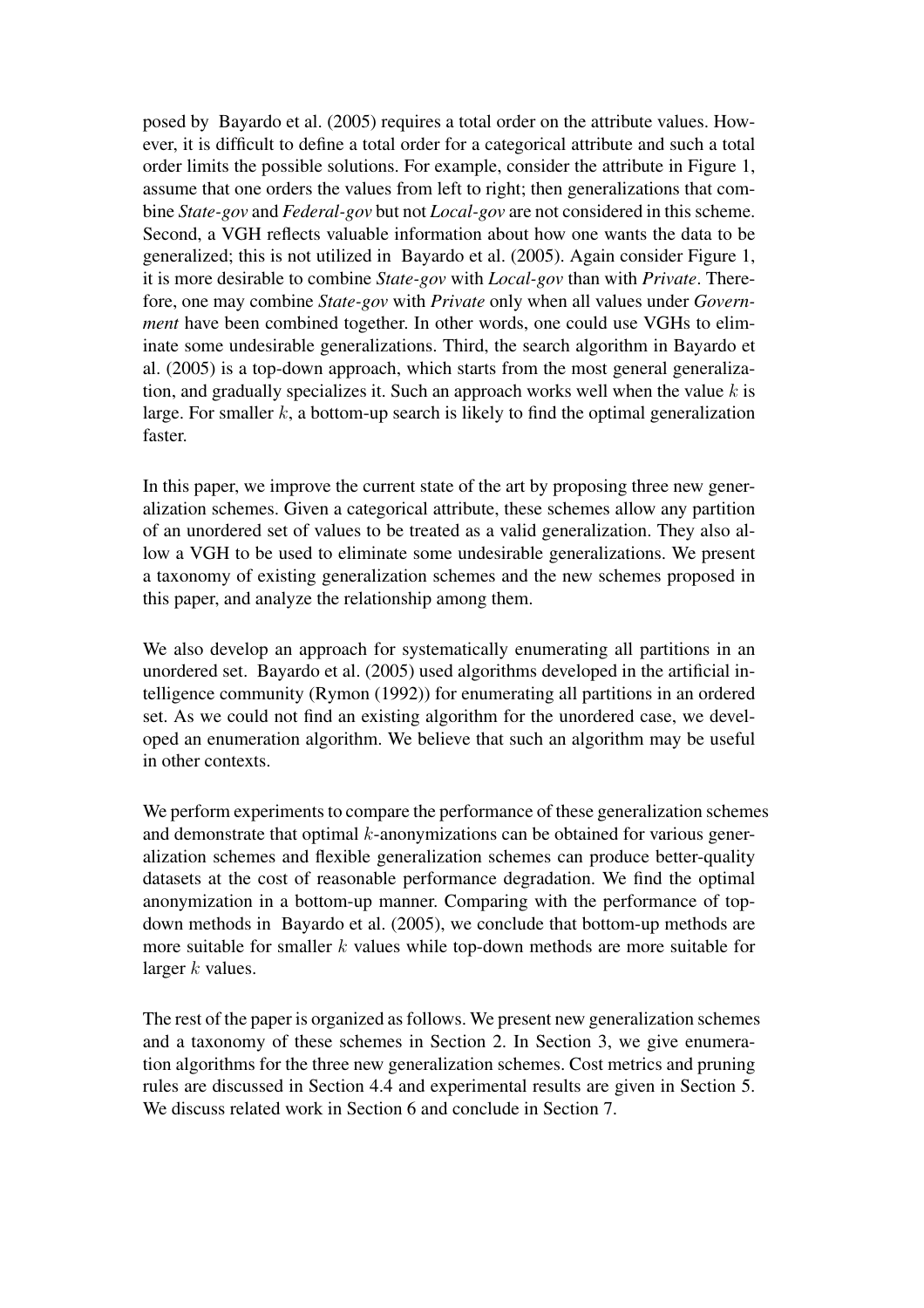# 2 A Taxonomy of Generalization Schemes

In this section, we describe some notations and discuss generalization schemes and their relationship. We also present a taxonomy of these generalization schemes.

# *2.1 Preliminaries*

The attribute domain of an attribute is the set of all values for the attribute. An attribute generalization  $q$  for an attribute is a function that maps each value in the attribute domain to some other value. The function  $q$  induces a partition among all values in the attribute's domain. Two values  $v_i$  and  $v_j$  are in the same partition if and only if  $g(v_i) = g(v_i)$ .

An *anonymization* of a dataset D is a set of *attribute generalizations*  $\{g_1, ..., g_m\}$ such that there is one attribute generalization for each attribute in the quasi-identifier. A tuple  $t = (v_1, ..., v_m)$  in D is transformed into a new tuple  $t' = (g_1(v_1), ..., g_m(v_m))$ .

Another anonymization technique is *tuple suppression*, which removes the entire record from the table. Tuple suppression can be very effective when the dataset contains outliers. By removing outliers from the table, much less generalization is needed and the overall data quality improves. Tuple suppression can be incorporated into the framework of generalization by first transforming the dataset  $D$  into a new dataset  $D'$  using anonymization g and then deleting any tuples in  $D'$  that fall into an equivalence class of size less than  $k$ . Anonymizations that do not allow suppression can be modeled by assigning the penalty of a suppressed tuple to be infinity. Before discussing algorithms for finding optimal anonymizations, we investigate several generalization schemes.

# *2.2 Existing Generalization Schemes*

**Basic Hierarchical Scheme (BHS)** Earlier work on k-anonymity focuses on the Basic Hierarchical Scheme (BHS), for example, LeFevre et al. (2005); Sweeney (2002 a); Samarati et al. (1998). In BHS, all values are generalized to the same level of the VGH. Thus the number of valid generalizations for an attribute is the height of the VGH for that attribute. For example, there are 3 valid generalizations for the attribute *work-class* in Figure 1. As BHS has a very small space for valid generalizations, it is likely to suffer from high information loss due to unnecessary generalizations. This motivated the development of other more flexible generalization schemes.

Group Hierarchical Scheme (GHS) Iyengar (2002) proposed a more-flexible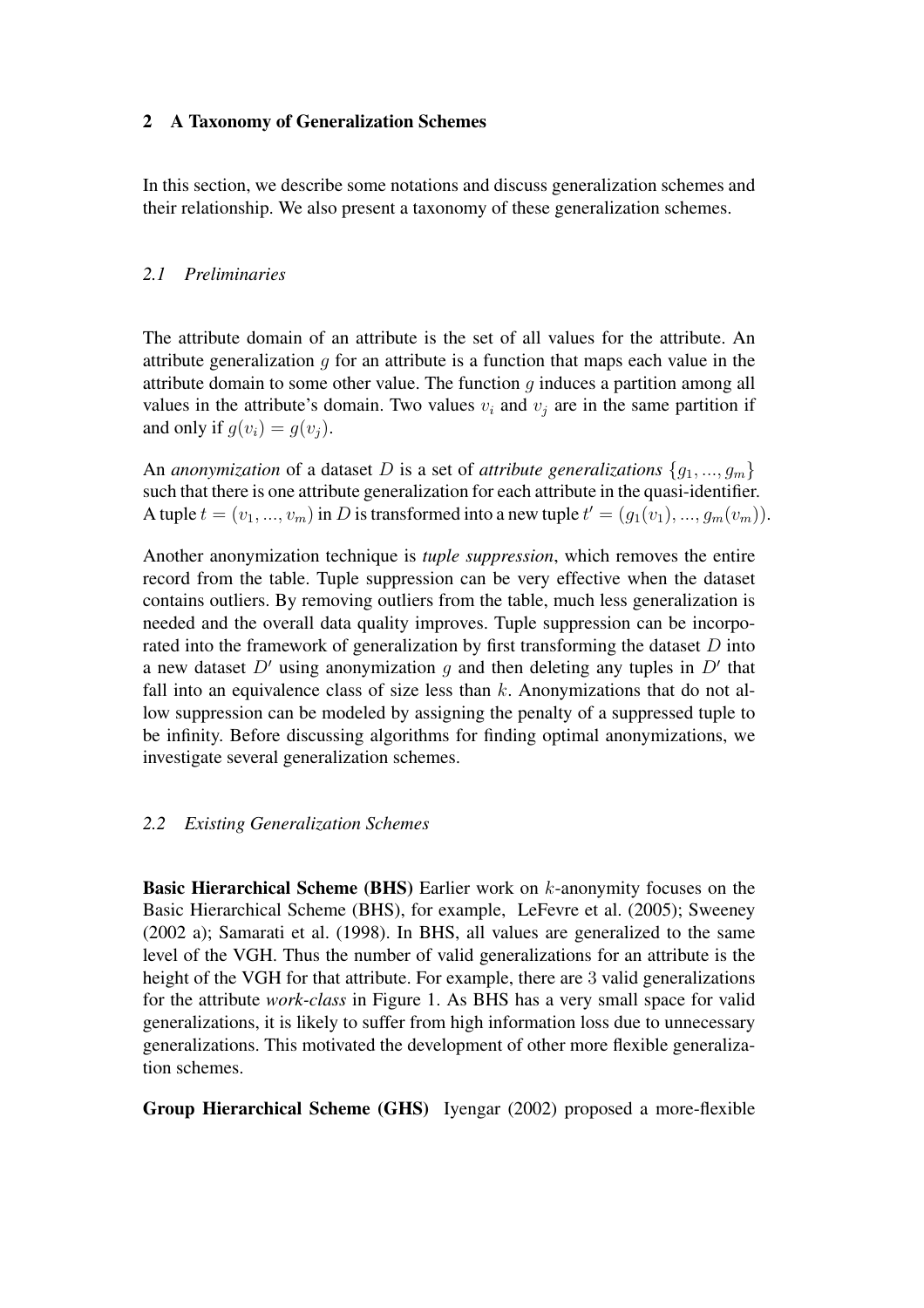Group Hierarchical Scheme (GHS). Unlike BHS, GHS allows different values of one attribute to be generalized to different levels. In GHS, a valid generalization is represented by a "cut" across the VGH, i.e., a set of nodes such that the path from every leaf to the root encounters exactly one node (the value corresponding to the leaf will be generalized to the value in that node). GHS allows a much larger space of valid generalizations than BHS. For example, for the VGH in Figure 1, there are  $2^4 + 1 = 17$  valid generalizations.<sup>1</sup> GHS is likely to produce better-quality anonymizations than BHS. However, the solution space is still limited by the VGH, and the quality of the resulted dataset depends on the choice of the VGH.

Ordered Partitioning Scheme (OPS) The fact that the quality of the resulted dataset depends on the choice of VGHs motivated the Ordered Partitioning Scheme (OPS) by Bayardo et al. (2005). OPS does not require predefined VGHs. Instead, a total order is defined over each attribute domain. Generalizations are defined by a partition according to the ordering. For example, a partition of the *age* attribute domain is given in Figure 2.

|  | 10-19 20-29 30-39 40-49 50-59 60-69 70-79 80-89 |  |  |  |
|--|-------------------------------------------------|--|--|--|
|  |                                                 |  |  |  |

Fig. 2. Partition on continuous attribute *Age*.

Suppose an attribute domain contains  $n$  values, the total number of generalizations is 2 n−1 . For example, the total number of valid generalizations for the *work-class* attribute in Figure 1 is  $2^7 = 128$ . While the solution space is exponentially large, Bayardo et al. (2005) showed the feasibility of finding the optimal solution in OPS through a tree-search strategy exploiting both systematic enumerating and costbased pruning.

## *2.3 New Generalization Schemes*

We propose three new generalization schemes, each of which aims at producing higher-quality datasets by allowing a larger solution space while incorporating semantic relationships among values in an attribute domain.

Set Partitioning Scheme (SPS) OPS requires a pre-defined total order over the attribute domain. While it is natural to define a total order for continuous attributes, defining such a total order for categorical attributes is more difficult. Moreover, this

 $1$  Except for the most general generalization, each "cut" contains a subset of the four nodes in the middle layer and some nodes on the leaf layer. Thus the total number of "cuts" is one plus the number of subsets of the four nodes in the middle layer.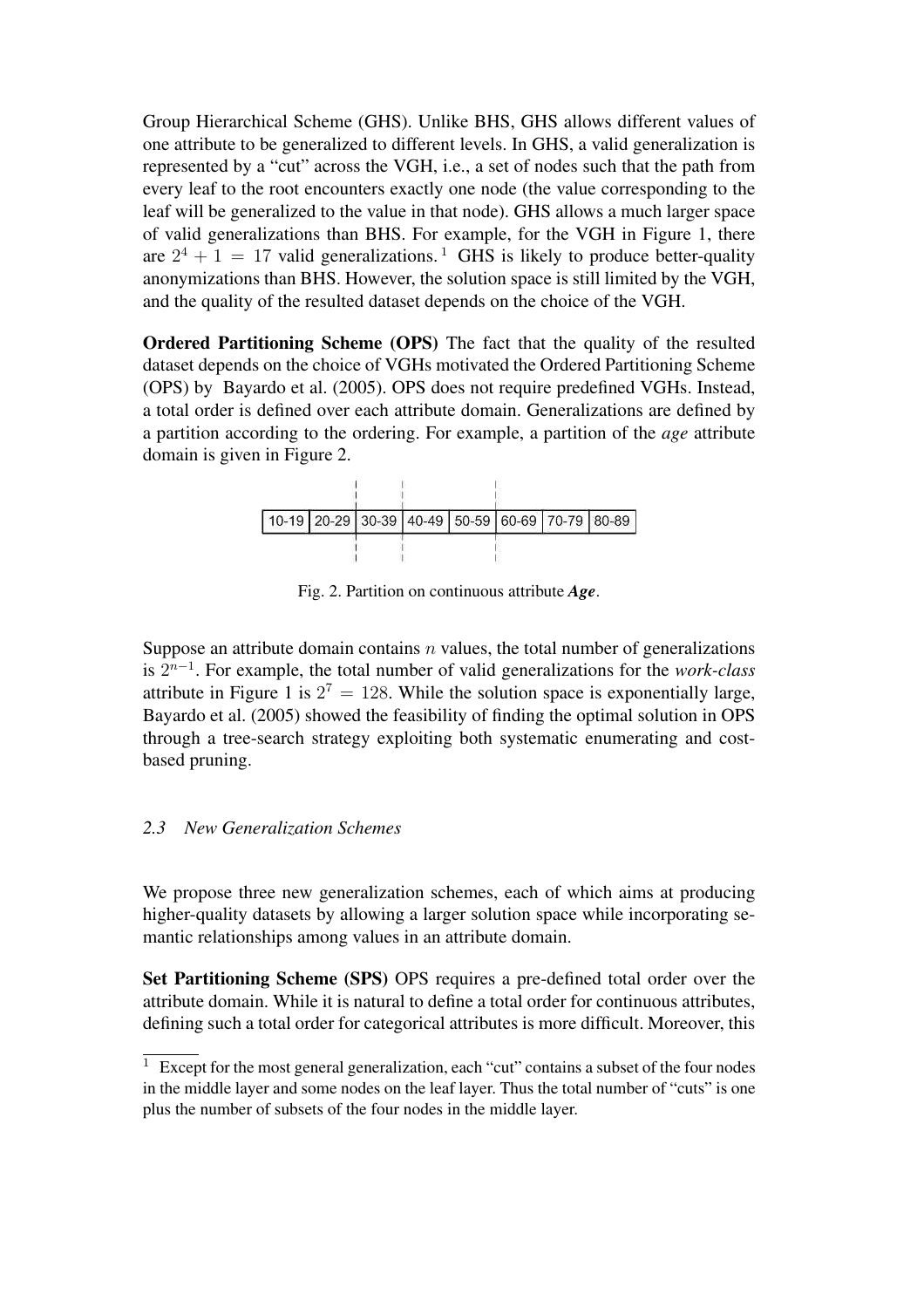total order unnecessarily imposes constraints on the space of valid generalizations. Consider Figure 1, suppose the total order is defined using the left-to-right order, then OPS does not allow generalizations that combine *State-gov* and *Federal-gov* but not *Local-gov*; OPS also does not allow generalizations that combine the three values {*Private, Without Pay, Never Worked*}, without *Inc* and *Not inc*.

We propose the Set Partitioning Scheme (SPS), in which generalizations are defined without the constraint of a predefined total order or a VGH; each partition of the attribute domain represents a generalization. In Section 3, we discuss in detail how to enumerate all valid generalizations in SPS. The number of different partitions of a set with *n* elements is known as the Bell number Rota (1964), named in honor of Eric Temple Bell. They satisfy the recursion formula:  $B_{n+1} = \sum_{k=0}^{n} {n \choose k}$  $\binom{n}{k}B_k$ . The first few Bell numbers are:  $B_0 = B_1 = 1, B_2 = 2, B_3 = 5, B_4 = 15, B_5 = 52, \dots$ There are  $B_8 = 4140$  generalizations for the *work-class* attribute shown in Figure 1, as compared to 128 generalizations in OPS.

Guided Set Partitioning Scheme (GSPS) SPS does not take into account the semantic relationship among values of an attribute domain. For example, the three values *State-gov*, *Local-gov*, and *Federal-gov* are semantically related while *Stategov* and *Private* are not.

To incorporate such semantic information, we propose the Guided Set Partitioning Scheme (GSPS), which generalizes data based on the VGHs. GSPS defines a generalization  $q$  to be valid if whenever two values from different groups are generalized to the same value  $v$ , all values in that two groups should all be generalized to  $v$ . If we define the semantic distance between two values to be the height of the lowest common ancestor of the two values in the VGH, then the intuitive idea behind GSPS is that if two values x and y are in one partition, then any value that is semantically closer to x than y must also be in the same partition. (The same applies to any value that is semantically closer to y than  $x$ .) Note that a value that has the same semantical distance to x as  $y$  does not need to be in the same partition. For example, consider the VGH for *work-class* attribute shown in Figure 1, if *Local-gov* and *Inc* are combined together, then the five values (*State-gov, Local-gov, Federal-gov, Inc, Not Inc*) must be in the same partition while the other three values do not need to be in that partition.

We can view SPS as a special case of GSPS. GSPS becomes SPS when the VGH is degenerated, i.e., a VGH that has only two levels: one root at the root level and all values at the leaf level. However, with the constraints imposed by VGHs, undesired generalizations that do not maintain sematic relationship among values of an attribute domain can be eliminated while the time needed to find an optimal anonymization reduces as the search space is smaller.

While both GSPS and GHS use VGHs, they are different in a number of ways. GHS requires that values in the same group be generalized to the same level; whereas in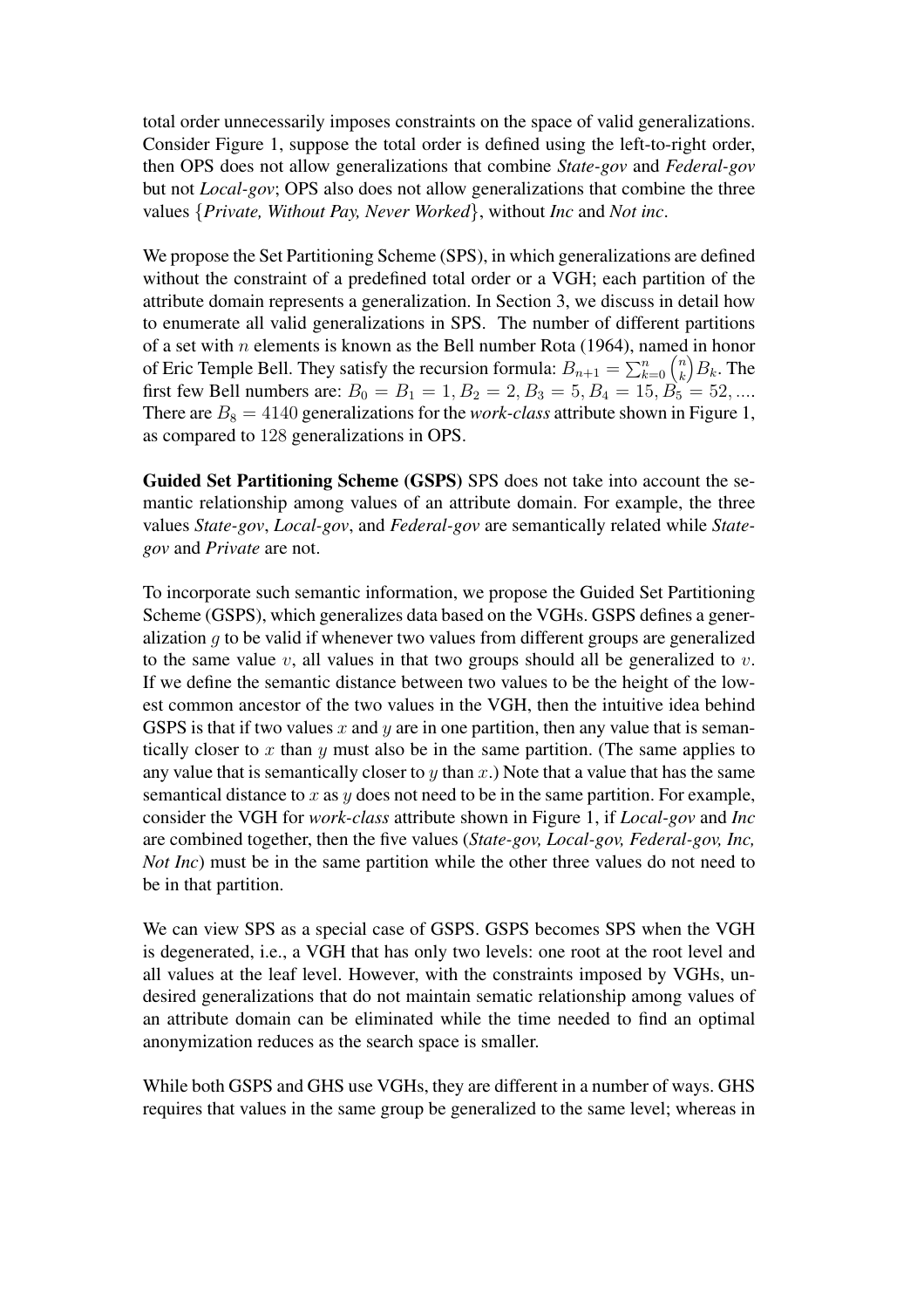GSPS, values in the same group can be generalized to different levels. GSPS allows a larger space of valid generalizations than GHS does. When no VGH is provided (or one uses the degenerated VGH), there are only two valid generalizations in GHS, while the number of valid generalizations in GSPS is maximized to be the same as in SPS.

Guided Ordered Partitioning Scheme (GOPS) Similar to SPS, OPS does not keep semantic relationship among values in an attribute domain. Consider the *age* attribute, one may consider [20-29] and [30-39] to be two different age groups and two values in the two groups should not be in the same partition unless the two groups are merged in order to achieve a desired level of anonymity. Thus, partitions such as [28-32] are prohibited.

To impose these semantic constraints, we propose the Guided Ordered Partitioning Scheme (GOPS). GOPS defines a generalization g to be valid such that if two values x and y  $(x < y)$  from two different groups are in the same partition  $p<sub>q</sub>$ , any value between the least element in  $x$ 's group and the largest element in  $y$ 's group must also be in  $p_q$ .

The relationship between GOPS and OPS is the same as that between GSPS and SPS. GOPS reduces to OPS when a degenerated VGH is used.



Fig. 3. A taxonomy of generalization schemes

### *2.4 Putting it All Together*

Figure 3 shows a taxonomy of the generalization schemes. We now analyze the relationship among them with regard to the space of valid generalizations. Given two generalization schemes  $g_1$  and  $g_2$ , the notation  $g_1 \prec g_2$  means that the space of valid generalizations allowed by  $g_1$  is a proper subset of the space of valid generalizations allowed by  $g_2$ . We then have the following relationship:

 $BHS \prec GHS \prec GOPS$ . It is easy to see that if all values are generalized to the same level, values in the same group are also generalized to the same level. Also, if we define the total order among all values with respect to the hierarchy. For the "workclass" attribute, we can define the total order: *State-gov*≺*Local-gov*≺*Federal-gov*≺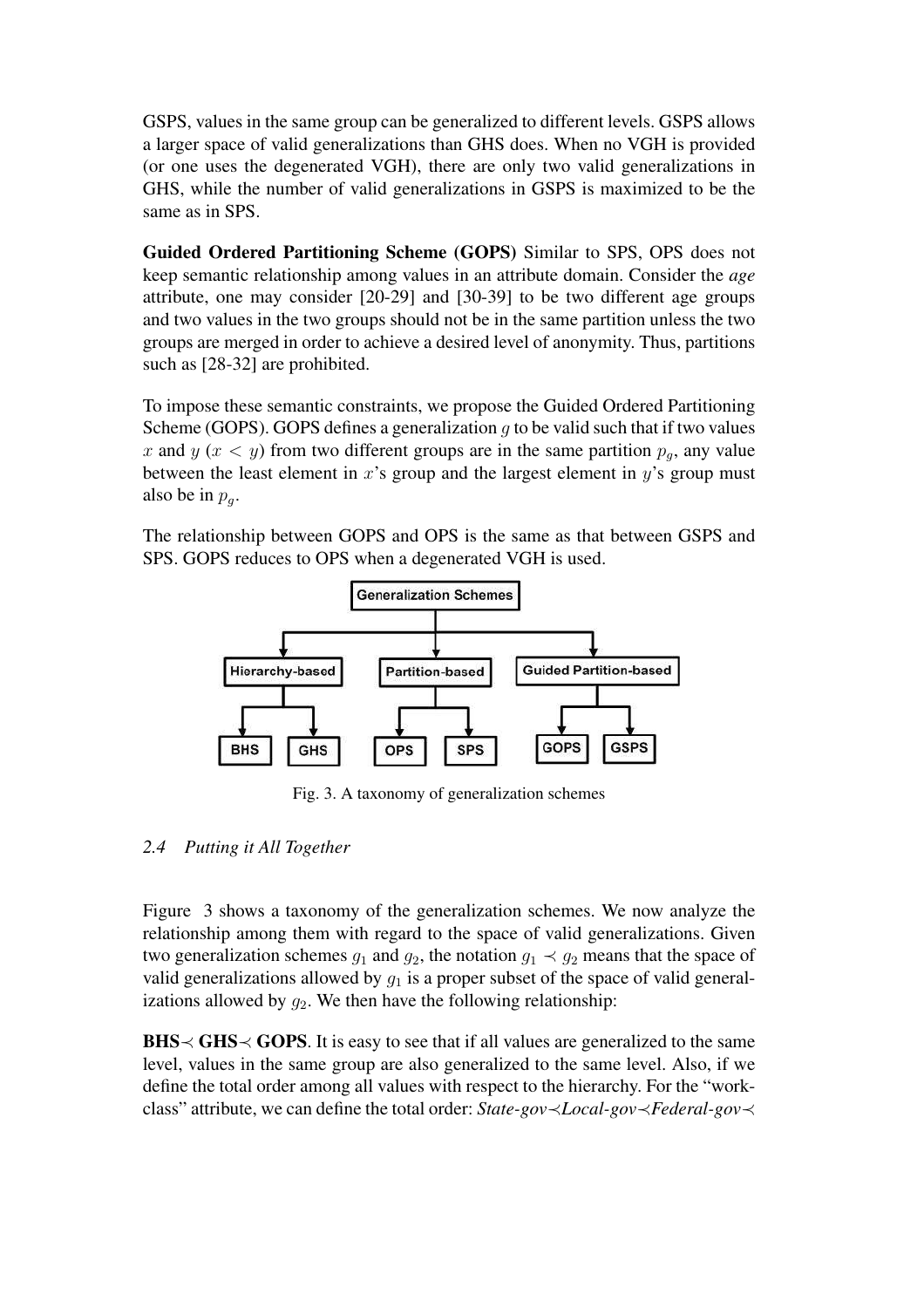*Private*≺*Inc*≺*Not Inc*≺*Without Pay*≺*Never worked*. Then we can easily see that any valid generalization in GHS is also valid in GOPS.

GOPS≺ OPS≺ SPS. When no hierarchies are defined, GOPS becomes OPS. When no orderings are defined, OPS becomes SPS. Hierarchies and orderings add more constraints to the definition of valid generalizations.

GOPS≺ GSPS≺ SPS. When no orderings are defined, GOPS becomes GSPS. When no hierarchies are defined, GSPS becomes SPS. Hierarchies and orderings add more constraints to the definition of valid generalizations.

The partial order relationship among the six generalization schemes is shown in Figure 4.



Fig. 4. "Solution space" relationship

We point out that one can use a combination of generalization schemes for different attributes. For example, one can use SPS for categorical attributes and OPS for continuous attributes.

## 3 Enumeration Algorithms

We now study how to find the optimal anonymizations in the three new generalization schemes: SPS, GSPS and GOPS. To find the optimal anonymization in a scheme, we need to systematically enumerate all anonymizations allowed by the scheme and find the one that has the least cost. The problem of identifying an optimal anonymization in OPS has been framed in Bayardo et al. (2005) as searching through the powerset of the set of all attribute values, which can be solved through the OPUS framework in Webb (1995). OPUS extends a systematic set-enumeration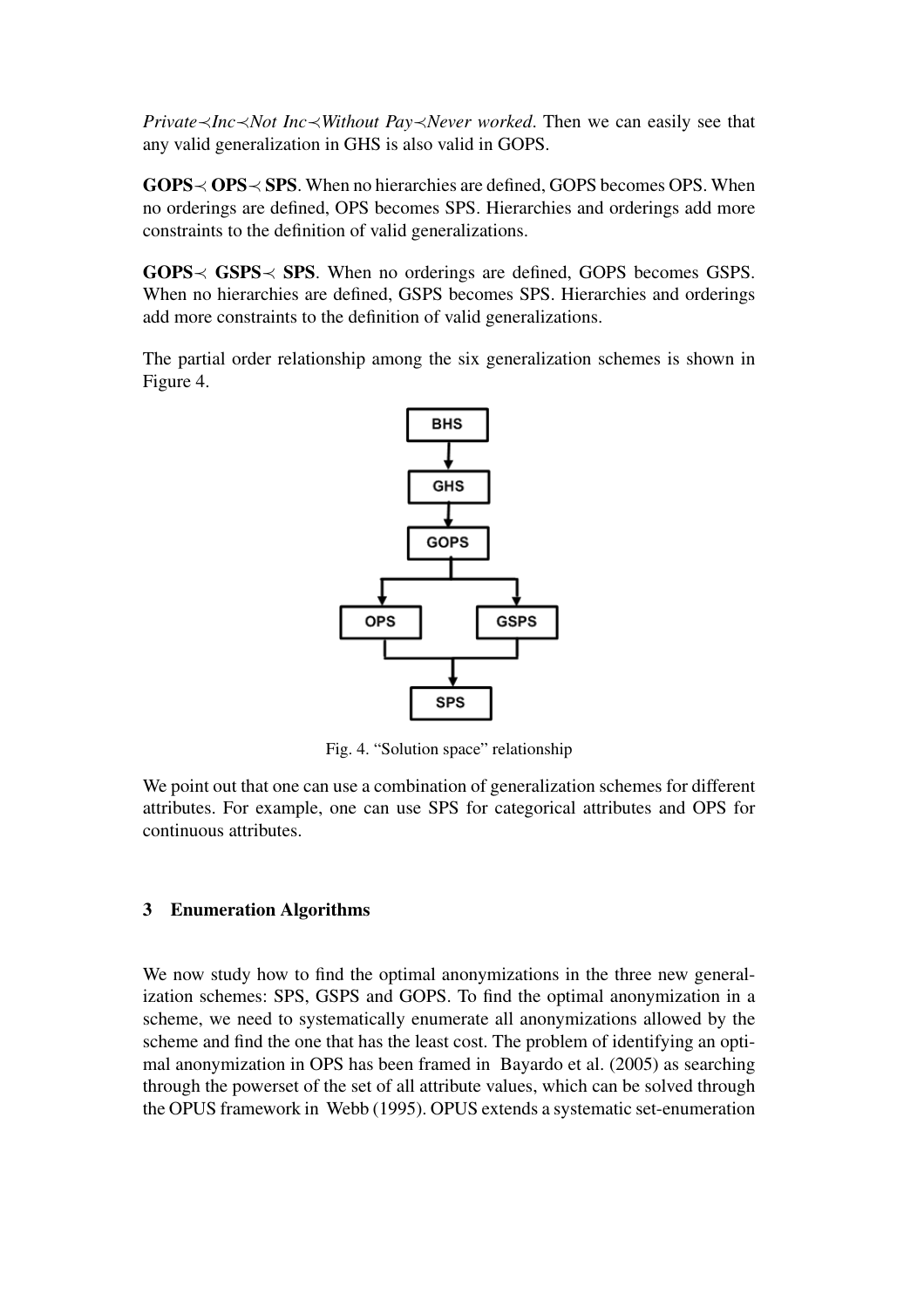search strategy in Rymon (1992) with dynamic tree arrangement and cost-based pruning for solving optimization problems. The set-enumeration strategy systematically enumerates all subsets of a given set through tree expansion. See Bayardo et al. (2005) for a description of the algorithm.

In Section 3.1 we present our algorithm for enumerating all generalizations of a single attribute in SPS using tree expansion. In Section 3.2, we present an algorithm for enumerating all anonymizations in SPS. We describe how to adapt the algorithms for GOPS and GSPS in Section 3.3.

#### *3.1 An enumeration algorithm for a single attribute in SPS*

Let  $\Sigma$  be the domain of one attribute. In SPS, each generalization for the attribute corresponds to one partition of  $\Sigma$ . A partition of  $\Sigma$  is a family of mutually disjoint sets  $S_1, S_2, ..., S_m$ , such that  $\Sigma = S_1 \cup S_2 \cup ... \cup S_m$ . Our objective is to enumerate all partitions on  $\Sigma$  without visiting any partition more than once. We use breadthfirst search (BFS) strategy to build an enumeration tree of all partitions of  $\Sigma$ . The root of the tree is the partition in which each value itself is in a set; this represents the most specific generalization, where no value is generalized. Each child of the node is generated by merging two sets in the partition into one set. The challenge is to generate each partition exactly once. Before describing the algorithm, we show the partition enumeration tree for the alphabet  $\{1,2,3,4\}$  in Figure 5. This may help understand the key ideas underlying the enumeration algorithm.



Fig. 5. Partition enumeration tree over alphabet {1,2,3,4}

Given a node that has partition  $P = \langle S_1, \ldots, S_t \rangle$ , a child node of P is generated by merging two sets  $S_i$  and  $S_i$  ( $1 \leq j \leq i \leq t$ ) in P. If all pairs of  $S_i$  and  $S_j$ are allowed to be merged, then a partition may be encountered multiple times. The challenge is to identify under which conditions can  $S_i$  and  $S_j$  merge so that each each partition is generated exactly once.

The algorithm is given in Figure 6. The key component of the algorithm is the Child Nodes procedure which finds all the child nodes of a given partition P. In the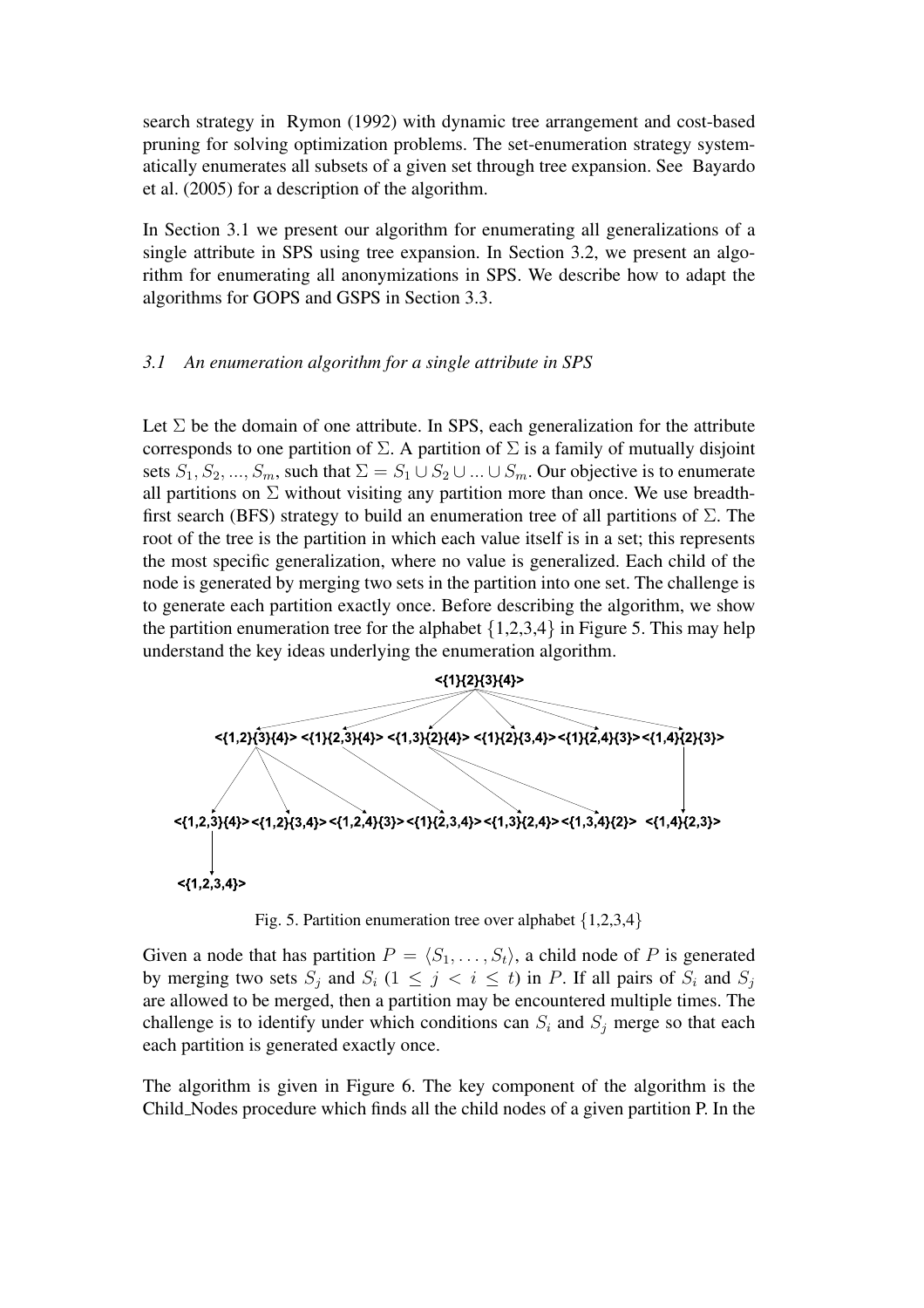

Fig. 6. Enumeration Algorithm for A Single Attribute

algorithm, two sets  $S_i$  and  $S_i$  can be merged if and only if *all three* of the following conditions are satisfied. For each of the condition, we briefly explain the intuition behind it.

- (1)  $S_i$  *contains a single element e.* Suppose that  $S_i = \{e_1, e_2\}$ , then the child partition with  $S_i$  and  $S_j$  merged can be generated elsewhere in the tree with  $S_i$  first merged with  $\{e_1\}$  and then with  $\{e_2\}$ .
- (2) *Each set in between (i.e.,*  $S_{j+1},...,S_{i-1}$ *) contains a single element.* Suppose there is a k such that  $j + 1 \leq k \leq i - 1$  and  $S_k$  contains more than one element, then elsewhere in the tree, we have a partition in which  $S_k$  is replaced by several sets, each of which contains exactly one element. The partition with  $S_i$  and  $S_j$  merged will be generated there.
- (3) *Each element in*  $S_j$  *is less than e.* Suppose that  $S_j = \{e_1, e_2\}$  with  $e_1 < e < e_2$ , then the partition with  $S_i$  and  $S_j$  merged can be generated elsewhere in the tree with  $\{e_1\}$  first merged with  $\{e\}$  and then with  $\{e_2\}$ . Note that  $S_i$  must contain an element that is less than  $e$ , because  $S_j$  comes before  $S_i$ .

For each set  $S_i$  in P, the algorithm checks if  $S_i$  contains more than one element. If so,  $S_i$  cannot be merged with any set preceding it. Otherwise( $S_i$  contains exactly one element *e*), the algorithm checks preceding sets  $S_j$  of  $S_i$ , starting from  $S_{i-1}$ . If every element in  $S_j$  is less than  $e$ , a new child partition is generated by removing  $S_i$  and  $S_j$ , and adding  $S_i \cup S_j$  as the *jth* element of the partition. Otherwise(some element in  $S_j$  is larger than e),  $S_i$  cannot be merged with any set preceding  $S_j$ . If  $S_i$  contains more than one element,  $S_i$  cannot be merged with any set preceding  $S_i$ either.

**Example 1** *Consider the partition*  $\{\{1\},\{2,3\},\{4\},\{5\}\}\$ *. This partition has three*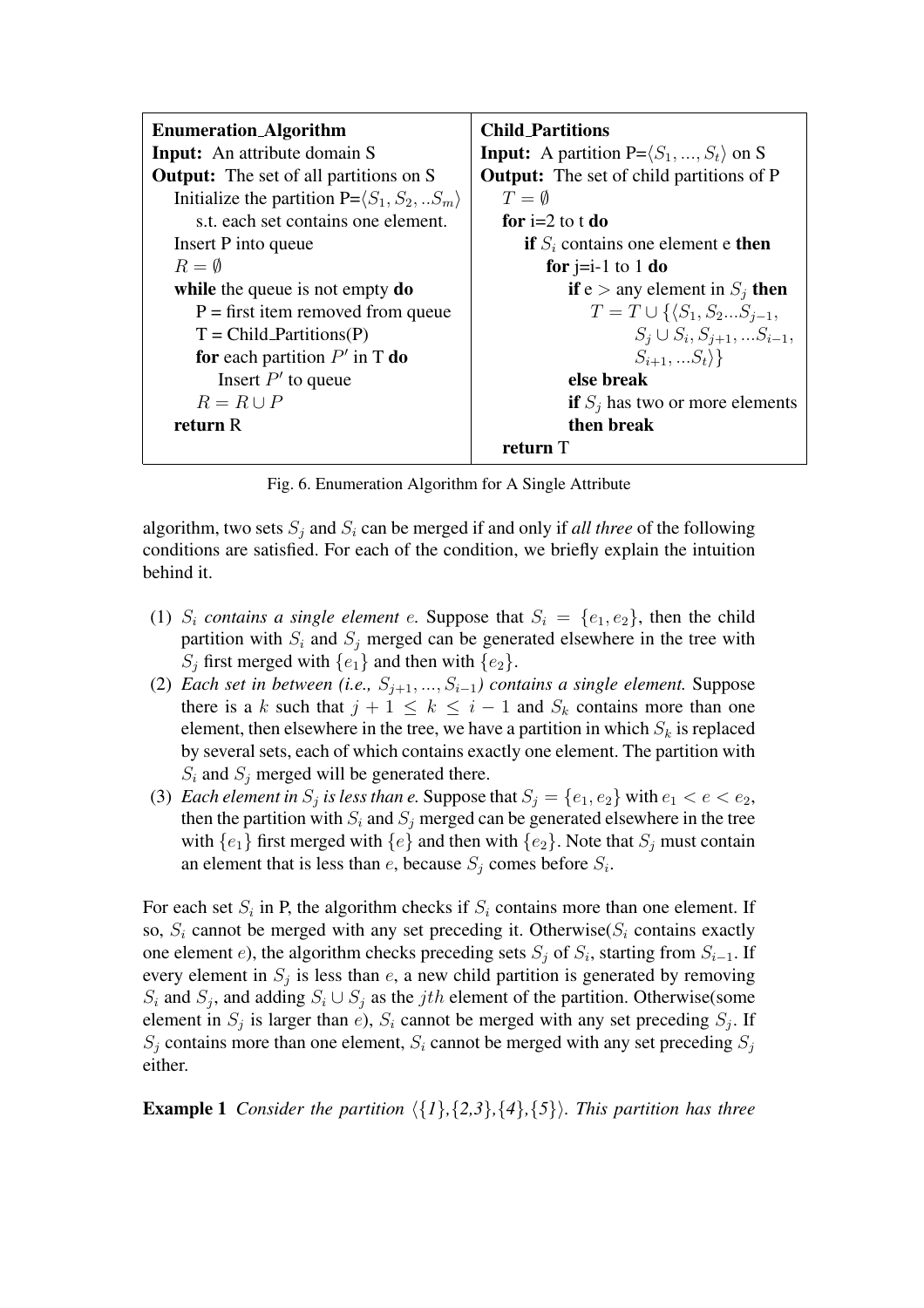*child partitions by merging* {*4*} *with* {*2,3*}*, or merging* {*5*} *with* {*4*}*, or merging*  $\{5\}$  *with*  $\{2,3\}$ *. The resulted partitions are*  $\{\{1\},\{2,3,4\},\{5\}\}\$ ,  $\{\{1\},\{2,3\},\{4,5\}\}\$ *and*  $\langle \{1\}, \{2,3,5\}, \{4\} \rangle$ *.* 

**Example 2** *Consider the partition*  $\langle \{1,4\}, \{2\}, \{3\}, \{5\} \rangle$ *. This partition has four children by merging* {*3*} *with* {*2*}*, or merging*{*5*} *with* {*3*}*, or merging* {*5*} *with*  ${2}$ *, or merging*  ${5}$  *with*  ${1,4}$ *, The resulted partitions are*  ${1,4}$ *,* ${2,3}$ *,* ${5}$ *),* h{*1,4*}*,*{*2*}*,*{*3,5*}i*,* h{*1,4*}*,*{*2,5*}*,*{*3*}i*, and* h{*1,4,5*}*,*{*2*}*,*{*3*}i*.*

The following theorem states the correctness of the algorithm.

Theorem 1 *The algorithm in Figure 6 enumerates all partitions of* S *in a systematic manner, i.e., each partition of* S *is enumerated exactly once.*

**Proof Sketch:** Consider a partition  $P = \langle \{a_{11}, a_{12}...a_{1t_1}\}, \{a_{21}, a_{22}, ...a_{2t_2}\}, ...$  ${a_{s1}, a_{s2}, ... a_{st_s}}\}\$  of S, such that (1)  $a_{ij} < a_{ik}$  for  $i = 1, 2, ...s$  and  $1 \leq j <$  $k \leq t_i$ . (2)  $a_{j1} < a_{k1}$  for  $1 \leq j \leq k \leq s$ . We show that there is exactly one valid sequence of merging that result in this partition; this show that the partition is generated exactly once in the tree.

In order to make the proof concise, we denote "merging e with the set s" as  $\langle e, s \rangle$ . Then we give an order of merging that results in  $P$  from the initial partition  $P<sub>o</sub>$ :  $\langle a_{12}, \{a_{11}\}\rangle, \langle a_{13}, \{a_{11}, a_{12}\}\rangle, ..., \langle a_{1t_1}, \{a_{11}, a_{12}, ... a_{1t_1-1}\}\rangle, \langle a_{22}, \{a_{21}\}\rangle,$  $\langle a_{23}, \{a_{21}, a_{22}\}\rangle, ..., \langle a_{2t_2}, \{a_{21}, a_{22}, ... a_{2t_2-1}\}\rangle, ..., \langle a_{s2}, \{a_{s1}\}\rangle, \langle a_{s3}, \{a_{s1}, a_{s2}\}\rangle,$  $..., \langle a_{st_s}, \{a_{s1}, a_{s2}, ... a_{st_s-1}\}\rangle.$ 

We can easily see that all  $\sum_{i=1}^{s} (t_i - 1)$  merges are valid and therefore the partition P is enumerated in our algorithm.

We can show that the above ordering is unique through two observations:

- (1)  $a_{ij}$  must be merged before  $a_{ik}$  for any  $i = 1, 2, ...$  and  $1 \le j < k \le t_i$ . Since  $a_{ij}$  <  $a_{ik}$  and  $a_{ij}$  cannot be merged with a set that contains  $a_{ik}$  which is a larger element than  $a_{ij}$ .
- (2)  $a_{ip}$  must be merged before  $a_{jq}$  for any  $1 \leq i \leq j \leq s$ ,  $1 \leq p \leq s_i$  and  $1 < q \leq s_j$ . Two cases are identified:
	- $a_{ip} < a_{jq}$ . Since if an element is merged, any other elements before it cannot be merged, we see that  $a_{ip}$  must be merged first.
	- $a_{ip} > a_{ja}$ . Since an element cannot be merged with any set before a set which contains more than one element,  $a_{ip}$  must be merged earlier than  $a_{jq}$ .

We have shown that our algorithm enumerates all partitions on  $S$  and each partition is enumerated exactly once. The enumeration algorithm is thus systematic.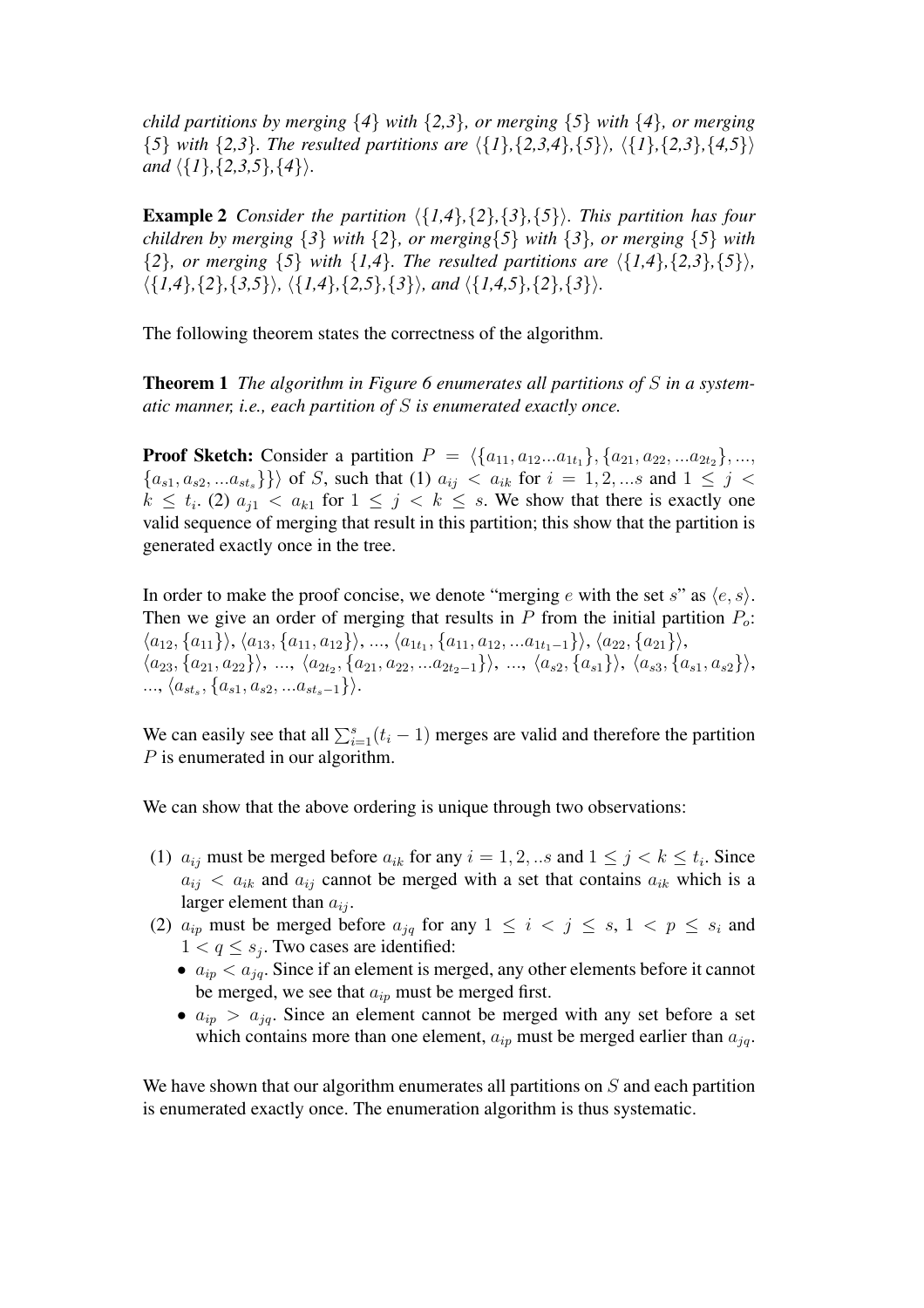| <b>Anonymization Enumeration</b>            | <b>Child_Nodes</b>                                         |  |  |
|---------------------------------------------|------------------------------------------------------------|--|--|
| <b>Input:</b> A set of attribute domains    | <b>Input:</b> A tree node $N$ (an anonymization            |  |  |
| <b>Output:</b> A set of all anonymizations  | $\langle P_1, P_2,  P_m \rangle$ and an applicator set AS) |  |  |
| Initialize the node of to the most specific | <b>Output:</b> All child nodes of node $N$                 |  |  |
| partition, and AS contains all attributes   | $T = \emptyset$                                            |  |  |
| Insert the initial node to queue            | <b>for</b> each applicator i in $AS$ <b>do</b>             |  |  |
| $R=\emptyset$                               | $parSet = Child\_Partitions(P_i)$                          |  |  |
| while the queue is not empty do             | for each partition $P$ in parSet do                        |  |  |
| $N =$ first item removed from queue         | Create a new child node $N'$                               |  |  |
| $T = Child\_Nodes(N)$                       | Set anonymization of $N'$ to be                            |  |  |
| for each node $N'$ in T do                  | $\langle P_1,P_{i-1},P,P_{i+1},P_m \rangle$                |  |  |
| Insert $N'$ to queue                        | Set the applicator set of $N'$ to be $AS$                  |  |  |
| $R = R \cup N$                              | <b>if</b> $P$ is the most generalized partition            |  |  |
| return R                                    | <b>then</b> remove <i>i</i> from AS of $N'$                |  |  |
|                                             | $T = T \cup N'$                                            |  |  |
|                                             | return T                                                   |  |  |

Fig. 7. Enumeration Algorithm for Anonymizations

*3.2 An anonymization enumeration algorithm for SPS*

Recall that an anonymization is a set of attribute generalizations  $\{P_1, P_2, ... P_m\}$ consisting of one attribute generalization per attribute. In this section, we build an enumeration tree to enumerate all possible anonymizations. Each node in the enumeration tree has m attribute generalizations (one for each attribute) and an *applicator* set. An *applicator* set is an ordered subset of  $\{1, \ldots, m\}$ , denoting the order in which the attributes are to be expanded. By applying each applicator in the applicator set of a node, we obtain a set of children of that node. For example, the first set of children of a node is the set of anonymizations created by generalizing the attribute specified by the first applicator. A child of a node inherits all other applicators and inherits the applicator that has been applied if the attribute corresponding to the applicator can still be generalized. Figure 8 shows an enumeration tree of two attributes with three and two values, respectively.

Figure 7 shows an algorithm using Breadth-First Search (BFS) strategy to systematically enumerate all possible anonymizations. The *Anonymization Enumeration* procedure uses a queue structure. Each time a node is removed from the queue, all its children computed by the  $Child\_{Nodes}$  procedure are inserted to the queue. The *Child Nodes* procedure applies each applicator in the applicator set to the anonymization and calls the *Child\_Partitions* procedure in Figure 6 to find all child partitions of the given partition. This child partition replaces the original partition in the anonymization and the applicator set is updated according to whether the child partition can still be generalized or not.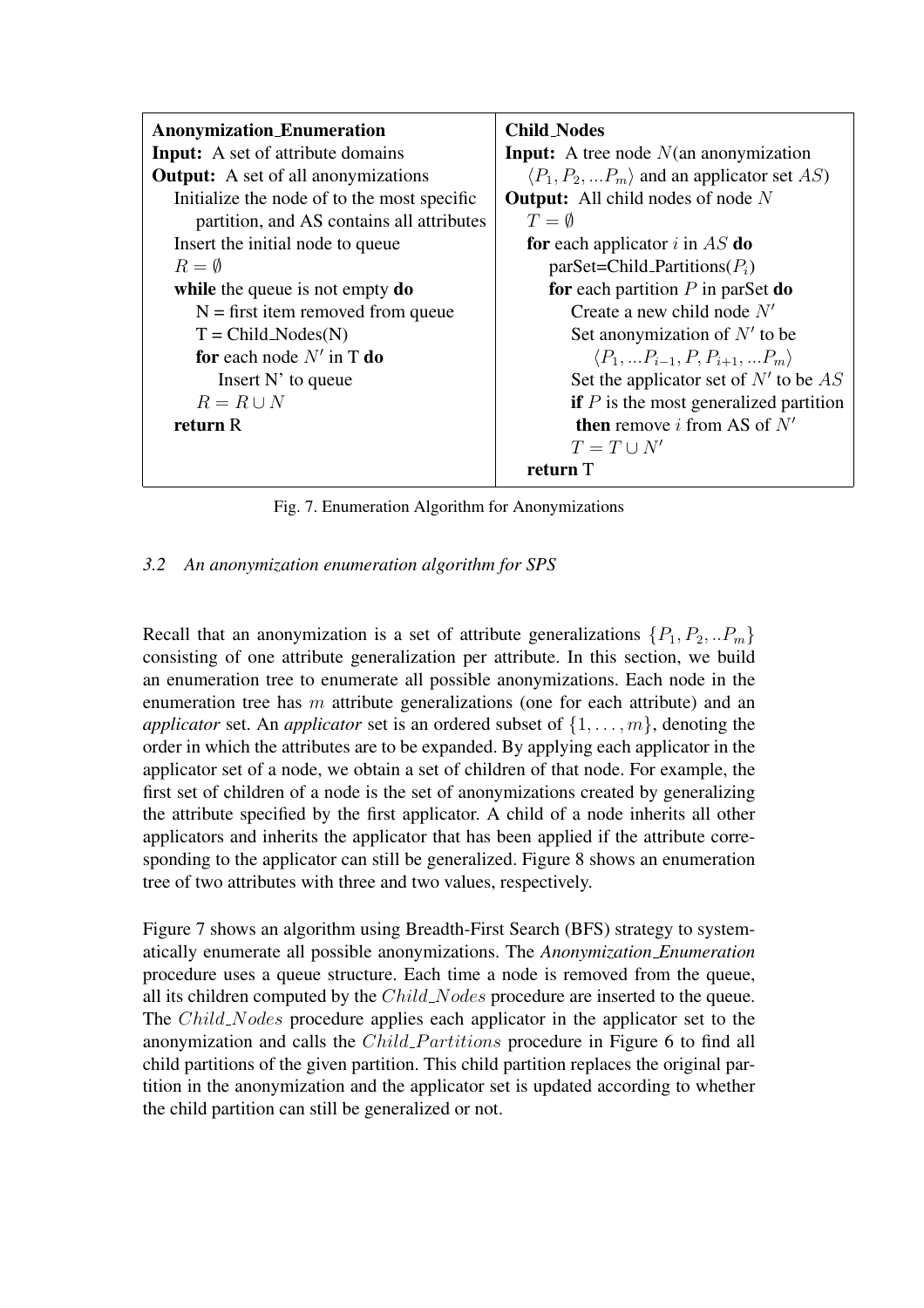

Fig. 8. Enumeration Tree of Anonymizations with Two Attributes.

**Example 3** *Consider a node*  $\{\langle \{1, 2\}, \{3\}, \{4\} \rangle, \langle \{1\}, \{2\} \rangle\}$  *with*  $AS = \{1, 2\}$ *. By applying the first applicator* 1*, we obtain three child nodes, namely,*  $\{\{\{1, 2, 3\},\}$  $\{\{4\}\}, \{\{1\}, \{2\}\}\}, \{\{\{1, 2\}, \{3, 4\}\}, \{\{1\}, \{2\}\}\},$  and  $\{\{\{1, 2, 4\}, \{3\}\}, \{\{1\}, \{2\}\}\}.$ *By applying the second applicator* 2*, we obtain one child nodes, namely,*  $\{\{\{1, 2\},\}$  $\{3\}, \{4\}, \{\{1, 2\}\}\}.$  Therefore, this node has four child nodes in total.

*3.3 Enumeration Algorithms for GSPS and GOPS*

The enumeration algorithm for SPS described in Section 3.1 and 3.2 can be adapted for GSPS. The only difference is that when we expand a node, we examine each of its child nodes to see if this child node represents a valid generalization with respect to the VGH or not. If yes, the child node is added to the queue. Otherwise, the algorithm identifies all sets of attribute values that need to be merged to get a valid generalization and check whether such merging is allowed according to the three conditions described in Section 3.1. If such merging is allowed, then a new node is created. This enumeration approach remains systematic and complete. GSPS allows fewer valid generalizations than SPS since undesired generalizations that violate the VGHs are regarded as invalid generalizations in GSPS. GSPS becomes SPS when degenerated VGHs are used. Therefore, GSPS is a more sophisticated scheme than SPS.

**Example 4** *Consider the work-class hierarchy in Figure 1 and the partition*  $\{1\}$ ,  $\{2,3\}, \{4\}, \{5,6\}, \{7\}, \{8\}\$ . In SPS, this partition has 4 child partitions. But in *GSPS, this partition has only 1 child partition by merging* {*8*} *with* {*7*}*. The resulted partition is:*  $\{\{1\},\{2,3\},\{4\},\{5,6\},\{7,8\}\}\$ . The other 3 child partitions are *invalid with regard to the hierarchy.*

Enumeration algorithm for OPS can also be adapted for GOPS using the same approach.

**Example 5** *Consider the work-class hierarchy in Figure 1 and the partition*  $\{1\}$ ,  $\{2, 3\}, \{4\}, \{5, 6\}, \{7\}, \{8\}\$ . In OPS, this partition has 2 child partitions. But in *GOPS, this partition has only 1 child partition by merging* {8} *with* {7}*. The resulted partition is:*  $\{\{1\}, \{2, 3\}, \{4\}, \{5, 6\}, \{7, 8\}\$ .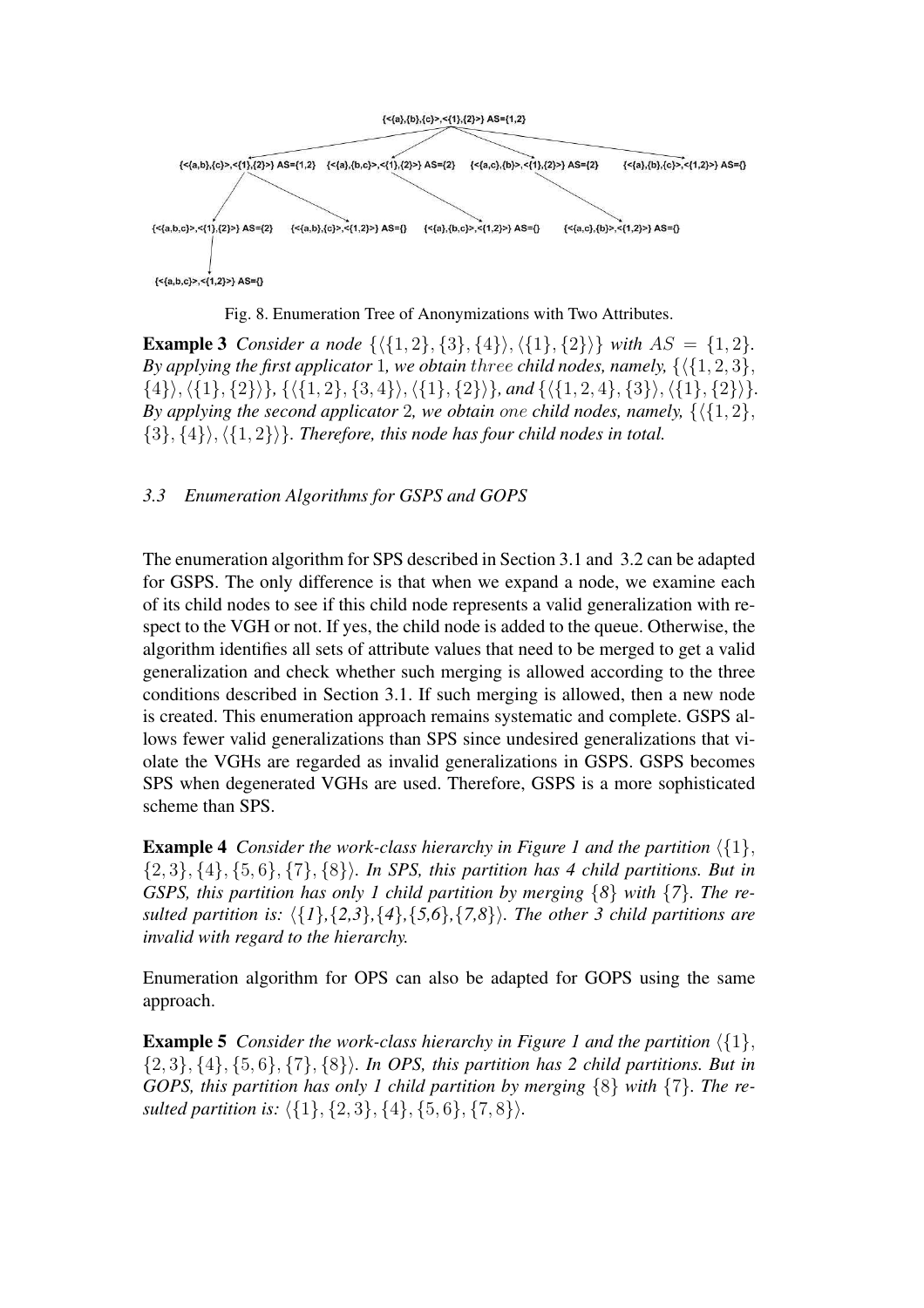#### 4 Cost Metrics and Cost-based Pruning

In this section, we discuss several cost metrics and compare them in terms of effectiveness in measuring information loss. We then employ cost-based pruning rules to reduce the search space.

### *4.1 Cost Metrics*

To model an optimal anonymization, we need a cost metric to measure the data quality of the resulted dataset. One widely used metric is the discernibility metric (DM) in Bayardo et al. (2005), which assigns a penalty to each tuple according to the size of the equivalence class that it belongs to. If the size of the equivalence class E is no less than k, then each tuple in E gets a penalty of  $|E|$  (the number of tuples in E). Otherwise each tuple is assigned a penalty of  $|D|$ (the total number of tuples in the dataset). In other words,

$$
C_{DM} = \sum_{\forall E s.t. |E| \geq k} |E|^2 + \sum_{\forall E s.t. |E| < k} |E||D|
$$

DM measures the discernibility of a record as a whole. We propose *Hierarchical Discernibility Metric (HDM)*, which captures the notion of *discernibility* among attribute values. For example, consider the *work-class* attribute in Figure 1, suppose 50 records have value *Inc* and 200 records have value *Not-inc*. If values *Inc* and *Notinc* are combined (e.g., generalized to *Self-employed*), we would expect a larger information loss for value *Inc* than for value *Not-Inc*.

Given an attribute generalization  $g$  and its corresponding partition  $P$ , suppose that a record has value v for this attribute, and v is in the group  $e \in P$ . We quantify the information loss for generalizing  $v$  in this record. Let  $N$  be the total number of records. Let  $N_e$  be the number of records that have values in the group e. Let  $N_v$  be the number of records that have value  $v$ . In our metric, generalizing values from  $v$ to e leads to a penalty of  $(N_e-N_v)/(N-N_v)$ . For the earlier example, suppose the total number of records is 1000, generalizing *Inc* to *Self-employed* gets a penalty of  $(250 - 50)/(1000 - 50) = 4/19$  while the penalty is  $(250 - 200)/(1000 - 200)$ 1/16 when *Not-inc* is generalized to *Self-employed*.

The penalty for a single attribute is between 0 and 1. No penalty is incurred when the value is not generalized and a penalty of 1 is incurred when the value is generalized to the most general value. The penalty for a record is the average penalty for each attribute. Therefore, it is also between 0 and 1.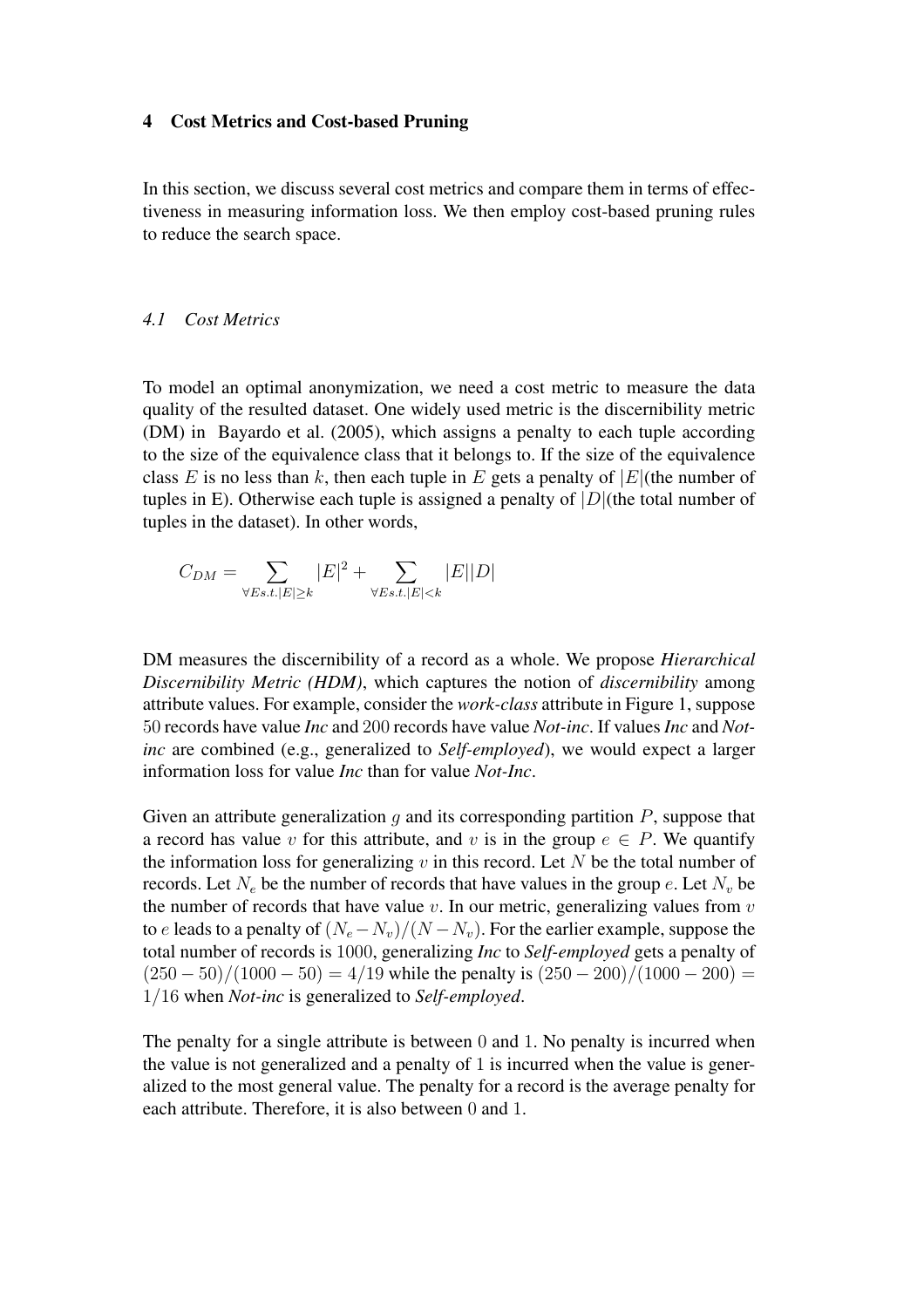#### *4.2 A Comparison of Cost Metrics*

Before we present cost-based pruning techniques, we give a brief comparison of DM and HDM. First and foremost, they differ in that DM calculates discernibility at tuple level, whereas HDM calculates discernibility at cell level. To more clearly understand their similarities and differences, we consider their effect when the data has only one attribute in the quasi-identifier.

When we generalize two values  $v_A$  and  $v_B$  to a more general value  $v_C$ , both metrics assign a larger penalty for the value where fewer records have that value. Suppose that there are  $n_A$  records with value  $v_A$  and  $n_B$  records with value  $v_B$ , and we generalize  $v_A$  and  $v_B$  to  $v_C$  where there are  $n_C = n_A + n_B$  records having value  $v_C$ . Using DM, the extra penalty for records with  $v_A$  is  $n_C - n_A$  while the extra penalty for records with  $v_B$  is  $n_C - n_B$ . If  $n_A > n_B$ , then records with  $v_B$  will get a larger penalty than those with  $v_A$ . The same is true for HDM, where the extra penalty for records with  $v_A$  is  $(n_C - n_A)/(n - n_A) = 1 - (n - n_C)/(n - n_A)$  and the extra penalty for  $v_B$  is  $(n_C - n_B)/(n - n_B) = 1 - (n - n_C)/(n - n_B)$ . Here, *n* is the total number of records in the table. If  $n_A > n_B$ , then  $v_B$  will get a larger penalty than  $v_A$ . In this aspect, the two metrics are consistent with each other.

The two metrics differ in that HDM considers the relative frequency of a value in the overall table while DM relies only on the relative frequency of a value in the group. In other words, HDM considers the total number of records in the whole table in assigning a penalty to a value while DM does not. Recall that the average penalty for generalizing  $v_A$  to  $v_C$  in DM is  $n_C-n_A$ . Therefore, for DM, generalizing a value where 2 records have that value to a group of 4 records is exactly the same for generalizing a value where 1000 records have that value to a group of 1002 records. However, intuitively, the first value should get a larger penalty. Our HDM metric captures that aspect.

Another difference between DM and HDM is that DM is defined on one table whereas HDM is defined based on one generalization. We can also define HDM based on one table as follows. Suppose there are  $n_A$  records with value  $v_A$ , and in one table  $T_1$ ,  $v_A$  is generalized to  $v_{A1}$  where there are  $n_{A1}$  records with value  $v_{A1}$ . Then, the cost associated with table  $T_1$  on value  $v_{A1}$  is defined as  $n_{A1}/(n$  $n_A$ ). Generalizing  $v_A$  to  $v_{A1}$  will then take cost  $(n_{A1} - n_A)/(n - n_A)$ , which is exactly what we have defined for HDM. Generalizing  $v_{A1}$  to  $v_{A2}$  will take cost  $(n_{A2} - n_{A1})/(n - n_A)$ . The sum of the two costs is  $(n_{A2} - n_A)/(n - n_A)$ , which is exactly the cost for generalizing  $v_A$  directly to  $v_{A2}$ . This shows that our HDM metric satisfies the addition property.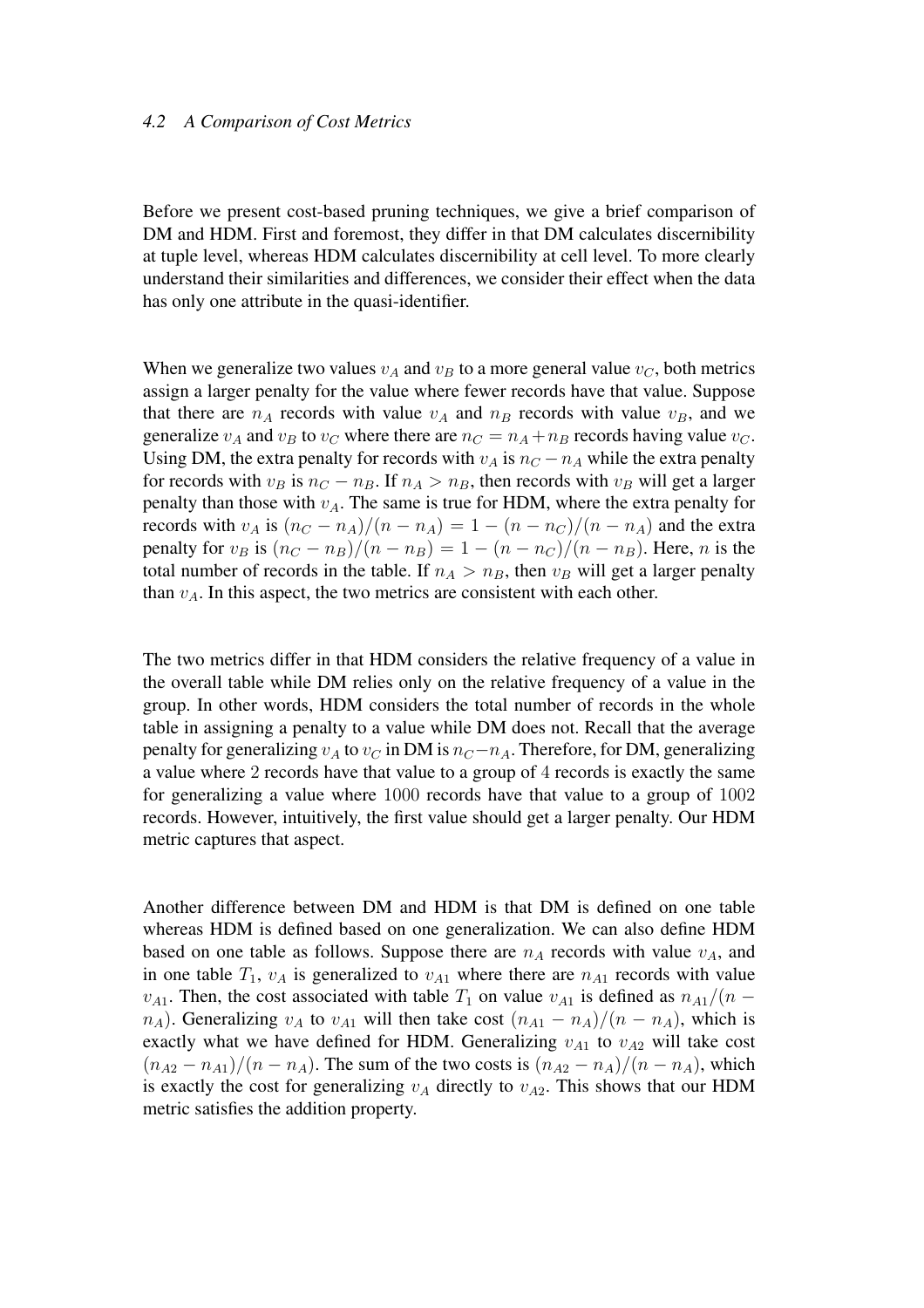### *4.3 Cost-based Pruning*

Using the cost metrics, we can compare the data quality of a dataset produced by an anonymization. The optimal anonymization is defined as one that results in the least cost. To find the optimal anonymization, the naive way may traverse the whole enumeration tree using some standard strategies such as DFS or BFS. But such an algorithm is impractical when the number of possible anonymizations becomes exponentially large. Some pruning heuristics must be applied in order to reduce the search space and make the algorithm practical. Significant performance improvement can be achieved if we can effectively prune parts of the enumeration tree that will not produce an optimal solution.

In Bayardo et al. (2005), the authors identified a number of pruning rules using a branch and bound approach. Their pruning algorithm first tries to prune the node itself. A node can be pruned only when we are assured that none of its descendants could be optimal. This decision can be made by the lower-bound cost computation, which calculates the lowest cost possible for any node in the subtree rooted at that node. When a node is encountered, the lowest cost for the subtree rooted at that node is computed and compared with the current best cost. If it is no less than the current best cost, the whole subtree rooted at that node can be pruned. If the node cannot be pruned, the algorithm employes useless value pruning which tries to prune value from the applicator set which cannot lead to a better anonymization.

In our bottom-up approach, these two pruning rules can be applied. Starting from the original data, we use BFS to go through the anonymization enumeration tree built in the previous section. We keep track of the current best cost and compare with the lower-bound cost of each node we encounter to decide whether the node can be pruned or not. If not, we compare the lower-bound cost of a new node by applying one of the applicators to decide whether the applicator can be pruned from the applicator set or not.

The key component of the pruning framework is the lower-bound cost computation, which calculates the lowest cost possible for any node in a subtree. In this section, we first describe how to estimate the lower-bound cost that nodes in a subtree can have. Then we discuss several new pruning techniques that can be used to dramatically cut down the search space.

# *4.3.1 Lower-bound Cost Computation for HDM*

The lower-bound cost of a node  $N$  is an estimate of the lowest cost possible for any node in the subtree rooted at  $N$ . The lower-bound cost can be used to decide whether a whole subtree can be pruned, i.e., if the lower-bound cost of  $N$  is no less than the current best cost, then the whole subtree rooted at  $N$  can be pruned.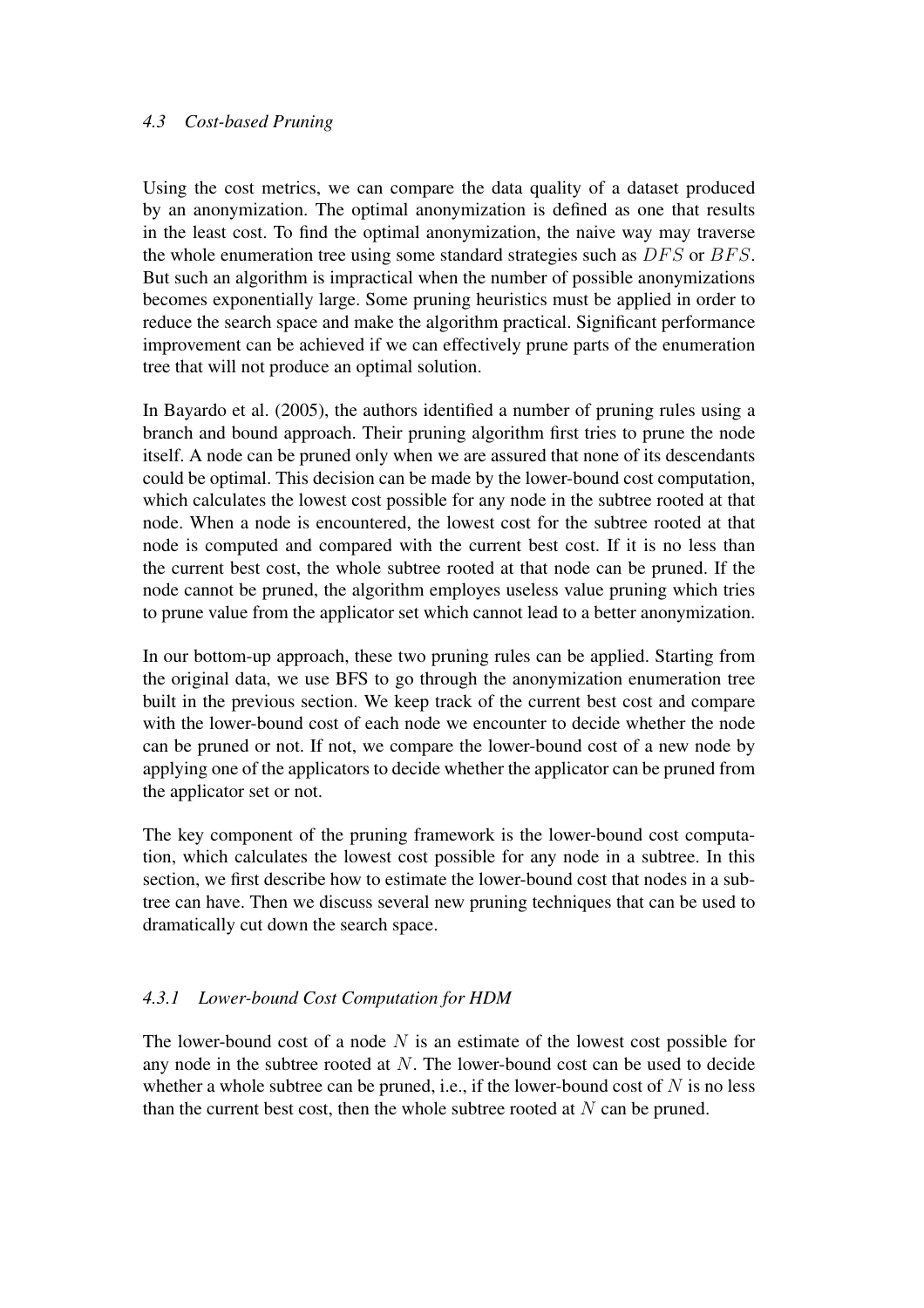Calculating the lower-bound cost for DM is described in Bayardo et al. (2005). We now describe how to calculate lower-bound cost for HDM. Let A be an ancestor of node N. We denote the penalty assigned to record r at node N as  $penalty(N, r)$ . Let  $r_1$  be a record that is not suppressed by A. We observe that  $r_1$  is also not suppressed by N. Moreover, the equivalence class that contains  $r_1$  at A is a subset of the equivalence class that contains  $r_1$  at N and therefore  $penalty(N, r_1) \geq$ penalty $(A, r_1)$ . Let  $r_2$  be a record that is suppressed by A. Then  $r_2$  may be suppressed by N or not.  $penalty(N, r_2)$  can be as small as 0.

Based on the above argument, we can compute the low-bound cost of node A as  $LB_{HDM}(A)$ .

$$
LB_{HDM}(A) = \sum_{r \in D} \begin{cases} penalty(A, r) & \text{if } r \text{ is not suppressed} \\ 0 & \text{otherwise} \end{cases}
$$

Since the applicability of pruning rules is dependent on what cost metric is used. Here, we identify the properties that a cost metric should have so that the pruning rules are applicable:

- (1) Penalty for a suppressed record should be at least as high as that for an unsuppressed record.
- (2) If an unsuppressed record is generalized, the penalty for that record increases after the generalization.

This two requirements on cost metric are both sufficient and necessary for the pruning rules to be applicable. Below we identify two kinds of pruning rules: node pruning and applicator pruning.

### *4.4 New Pruning Techniques*

In this paper, we introduce a new type of pruning technique: useful applicator pruning. This category of rules tries to identify applicators that must be applied in order to reach an optimal solution and prune nodes that do not generalize on that applicator. Such an applicator is called useful. Then we can prune nodes that do not include that applicator. The following criteria identifies useful applicators.

Useful applicators can be identified by checking whether the applicator is the only one that can lead to a k-anonymized table. Specifically, if for any combination of applicators other than  $v$ , there exists a record  $r$  such that  $r$  falls into an equivalence class of size less than  $k$ , then  $v$  is a useful applicator since only by generalizing on v we can have a k-anonymized table without suppressing record r. However, this has the limitation that we require all records satisfy k-anonymity property and suppression is not allowed.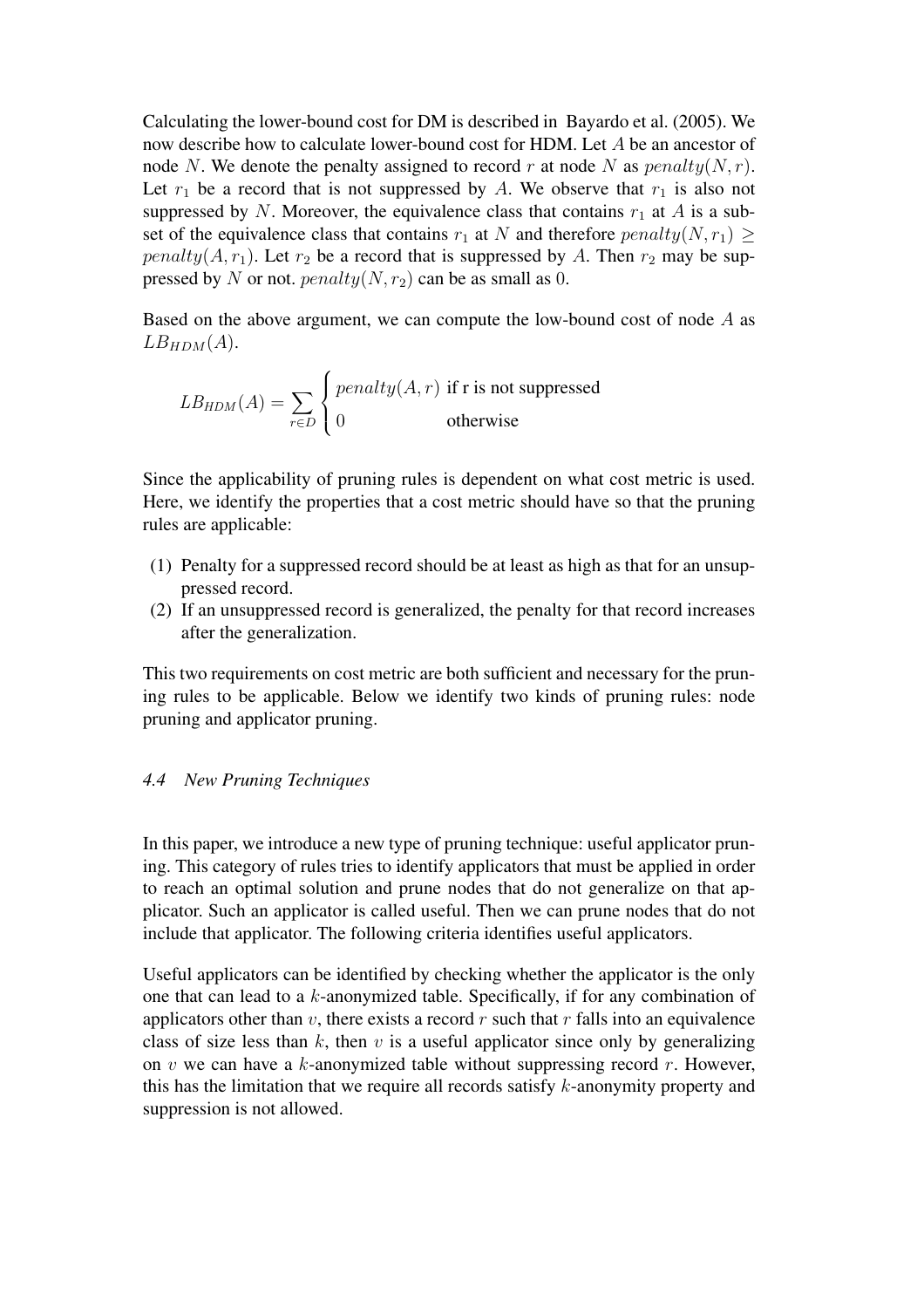For our pruning techniques to be effective, it is imperative that we find an anonymization close to the optimal anonymization early, since it can then be used to eliminate a large number of suboptimal anonymizations. We propose two techniques that can be used effectively to identify an anonymization that is close to the optimal anonymization, i.e., find a cost that is close to the best cost:

Seeding Seeding involves the initialization of the best cost. The initial best cost can be set as the cost associated with the original dataset(e.g.,  $|D| * |D|$  for DM and  $|D|$ for HDM). However, more pruning can be done if the initial best cost value can be estimated more precisely. For example, the initial best cost can be estimated using costs associated with a set of randomly selected nodes.

Modified BFS Search Strategy We modify the simple BFS search strategy to achieve this. One solution is that when we find a node whose lower-bound cost is smaller than the current best cost, we do not immediately add all its children to the queue. Instead, we add that node to the queue for later re-consideration. Since the cost associated with that node has already been computed, it is available when it is retrieved from the queue for the second time. At that point, since the current best cost may have decreased, it is likely that the lower-bound cost of that node is larger than the current best cost, in which case the whole subtree rooted at that node can be pruned.

During our search process, we often need to select a node from the queue or an applicator from the applicator set as the next node or applicator for consideration. The choice of a good node or application selection order would eliminate a large number of nodes or application from examination.

Node Rearrangement At each step of the search algorithm, we choose one node from the queue for consideration. In simple BFS, we choose the node at the front of the queue to be the next node for consideration. A better approach is to choose the node with smallest lower-bound cost, with the hope that the best cost can be identified more quickly.

Applicator Rearrangement Once we decide to consider a node, we need to apply one applicator to get its children. But which applicator to use is a subjective issue. One approach is to order all the applicators according to ascending order of how many equivalence classes are merged by generalizing on that applicator. A good choice of the next applicator to be applied can improve the performance of the algorithm; otherwise, good anonymizations are distributed uniformly among the search tree.

We will evaluate and compare the effectiveness of different pruning techniques in cutting down the search space in the experiment.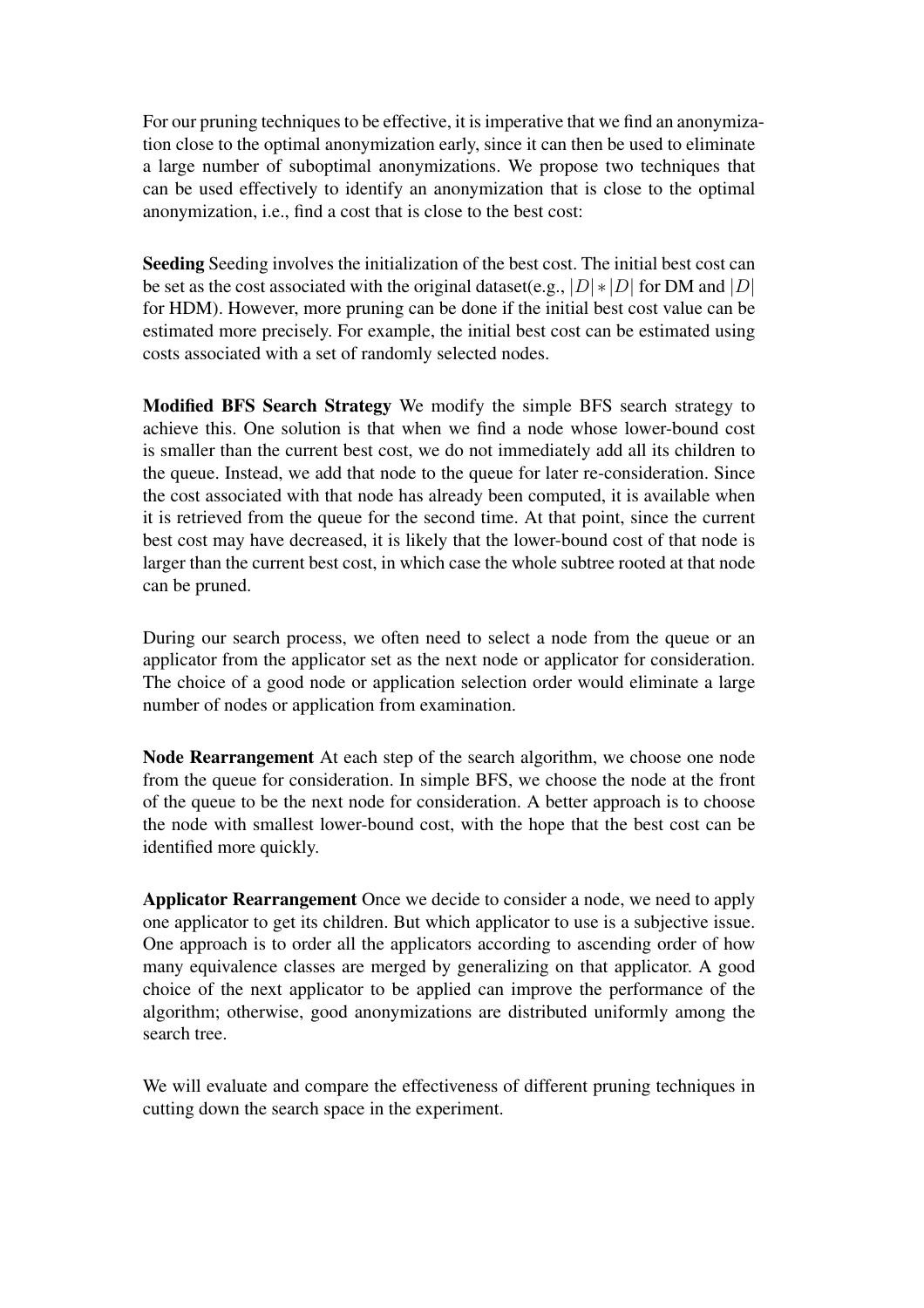# 5 Experiments

The goal of the experiments is to compare the performance (both in terms of efficiency and data quality) of different generalization schemes, the efficiency of the bottom-up approach and the top-down approach, and the effectiveness of different pruning techniques. To achieve this goal, we implemented all six generalization schemes and performed experiments using a real-world dataset.

# *5.1 Experimental Setup*

The dataset used in the experiments is the adult dataset from the UC Irvine machine learning repository, which is comprised of data collected from the US census. We used nine attributes of the dataset, as shown in the following figure. Records with missing values are eliminated and there are 30162 valid records in total. The dataset used in the experiment is described in Figure 9. The algorithms are implemented in JAVA and experiments are run on a 3.4GHZ Pentium 4 machine with 2GB Physical Memory Space.

|   | Attribute      | <b>Type</b> | # of values | Height                |
|---|----------------|-------------|-------------|-----------------------|
| 1 | Age            | Numeric     | 74          | 5                     |
| 2 | Work-class     | Categorical | 8           | 3                     |
| 3 | Education      | Categorical | 16          | 4                     |
| 4 | Country        | Categorical | 41          | 3                     |
| 5 | Marital_Status | Categorical |             | 3                     |
| 6 | Race           | Categorical | 5           | 3                     |
| 7 | Gender         | Categorical | 2           | 2                     |
| 8 | Occupation     | Sensitive   | 14          | 3                     |
| 9 | Salary         | Sensitive   | 2           | $\mathcal{D}_{\cdot}$ |

Fig. 9. Description of the *Adult* dataset used in the experiment

# *5.2 Experimental Results*

We use coarse partitioning on the *age* attribute, where the domain was pre-partitioned into 15 intervals, with each interval containing exactly a 5-year range. Using coarse partitioning, the search space is reduced dramatically while still large enough to define the optimal anonymization.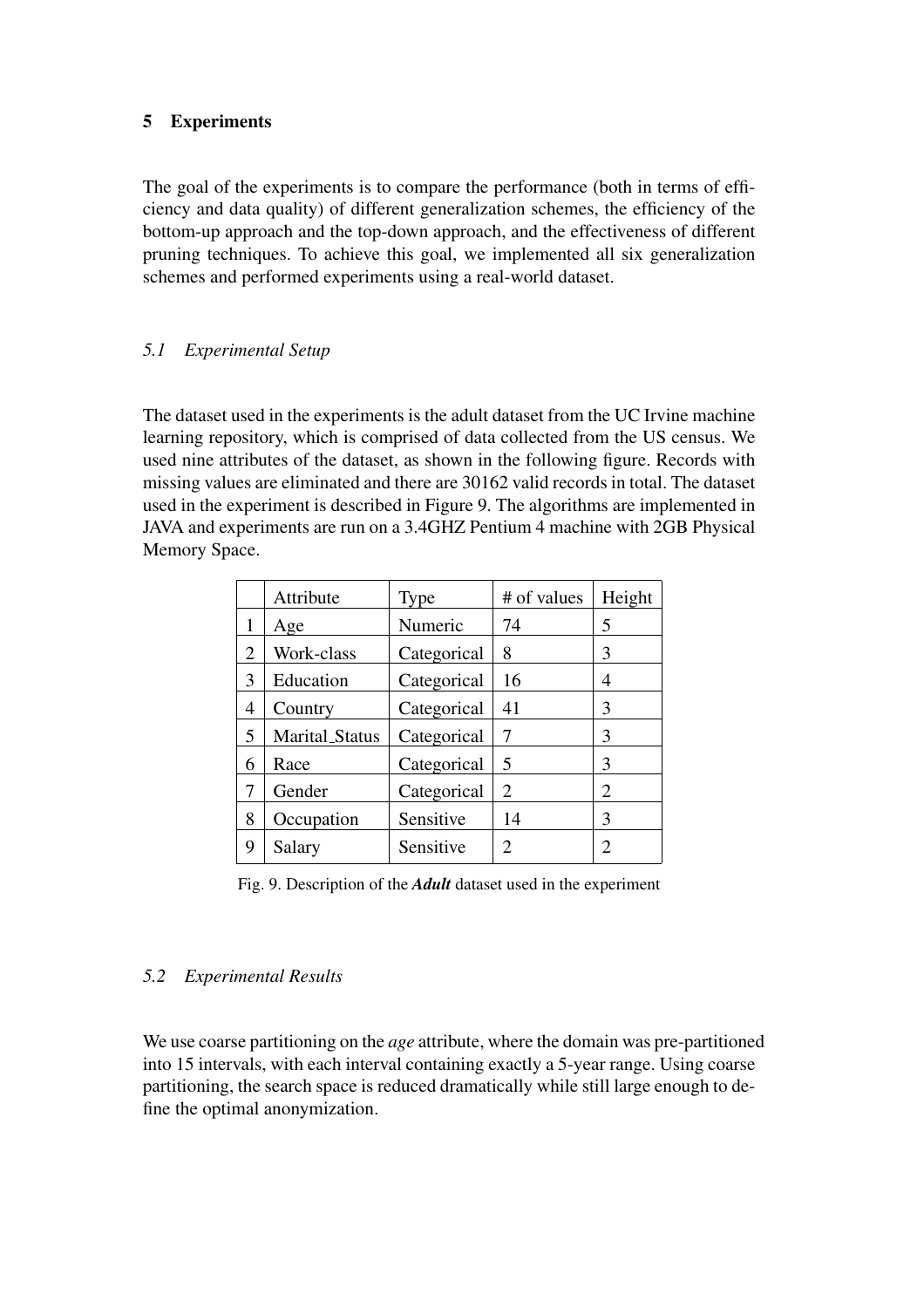

Fig. 10. Efficiency comparisons of the bottom-up approach and the top-down approach.

Efficiency comparisons of the bottom-up approach and the top-down approach. Our first experiment compares the efficiency of the bottom-up approach with that of the top-down approach. We first compare the two approaches using fixed four QI values:  $\{Age, Marital\_Status, Race, gender\}$ . Figure 10(a) shows the Efficiency of the bottom-up approach and the top-down approach with varied  $k$  values using OPS and SPS. As we can see, the bottom-up approach runs faster than the top-down approach for small k values like 2 or 3. However, for larger k values like 10, 15 or 20, the top-down approach finds the optimal anonymization faster. This is because for smaller  $k$  values, the original dataset does not need to be generalized much in order to achieve k-anonymity. Therefore, a bottom-up approach which starts from the original dataset would find the optimal anonymization faster. On the contrary, for larger k values, a top-down approach would run faster since the dataset has to be generalized much to achieve *k*-anonymity.

We also compare the two approaches using varied QI size. Figure 10(b) shows the performances of the two approaches with regard to different QI size using OPS and SPS. From the figure, we see that the bottom-up approach outperforms the top-down approach when QI size is small and the top-down approach works better when the QI size is large. For smaller QI size, few generalization steps are needed in order to achieve  $k$ -anonymity. Therefore, the bottom-up approach would find the optimal anonymization faster. On the contrary, when the QI size is large, most of the attributes have to be generalized to high levels on the taxonomy tree. This is consistent with the finding by Aggarwal (2005) that large amount of information has to be lost in order to achieve k-anonymity, especially when the data contains a large number of attributes.

Efficiency comparisons of different generalization schemes. Our second experiment compares the efficiency of various generalization schemes. We first compare the efficiency with varied quasi-identifier size, shown in Figure 11(a) with fixed  $k = 5$ . As we expect, the exponentially increasing search space greatly increases the running time. Also, for the same generalization scheme, the running time in-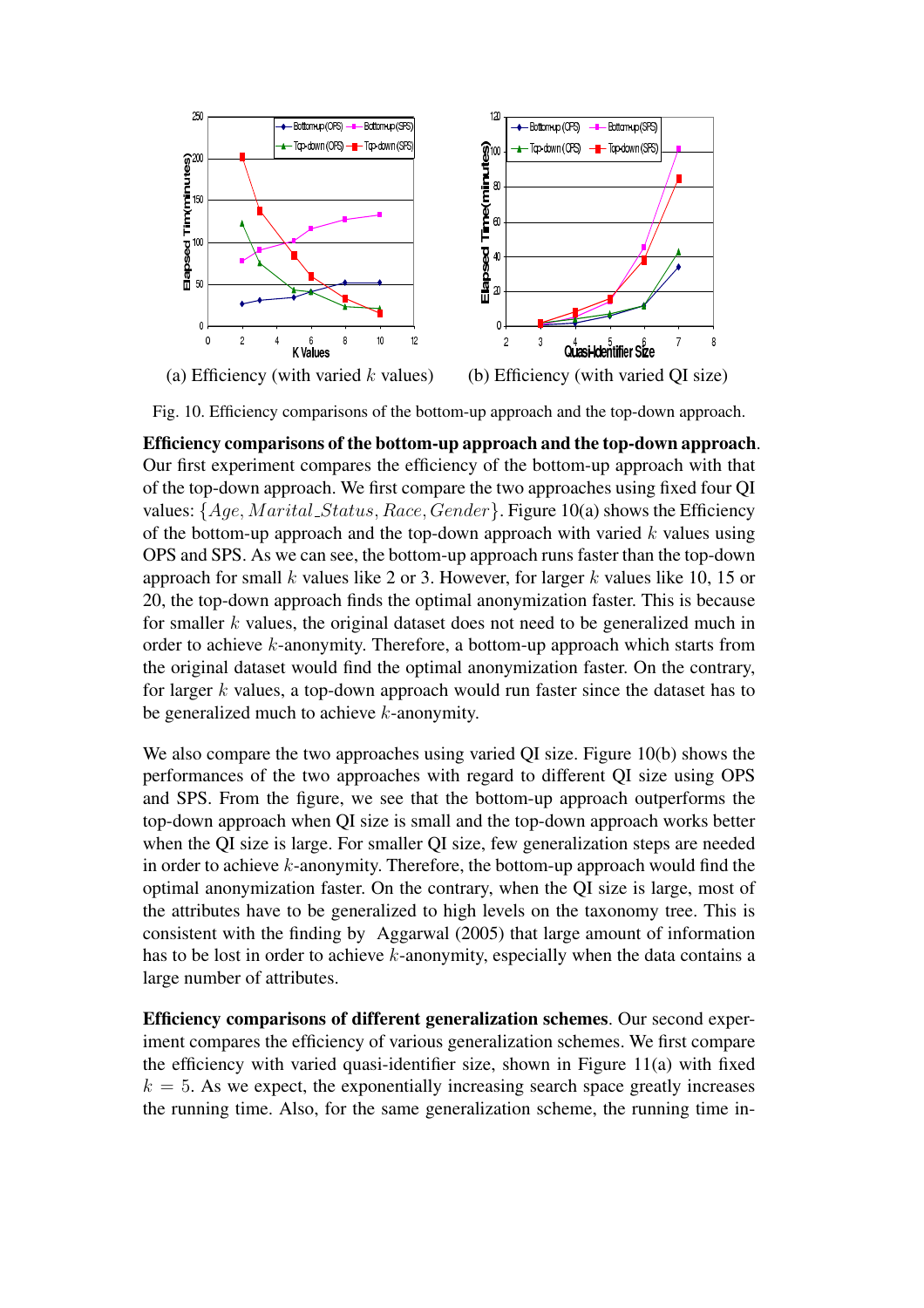

Fig. 11. Efficiency comparisons of the six generalization schemes.

creases as we use a larger quasi-identifier.

We also compare the efficiency of the six generalization schemes with varied  $k$ values. Figure 11(b) shows the experimental results. Since we use a bottom-up search method, we would expect to find the optimal solution very quickly for small  $k$  values. As we expect, the running time of the generalization schemes increases as k increases for each generalization scheme. The data reported in Bayardo et al. (2005) shows that a top-down search method can find the optimal solution quickly for larger  $k$  values. The two search directions thus complement each other.



Fig. 12. Data quality comparisons of the six generalization schemes.

Data quality comparisons of different generalization schemes. Our third set of experiment measures the data quality of the resulted dataset produced by the six generalization schemes, with varied  $k$  values. We measure the data quality by computing the cost associated with the anonymized dataset. The cost metrics used here are DM and HDM discussed in Section 4.1. For the same generalization scheme, the cost increases as  $k$  increases. This can be explained by the fact that a larger  $k$  value implies higher privacy level, which in turn results in a larger cost. For the same  $k$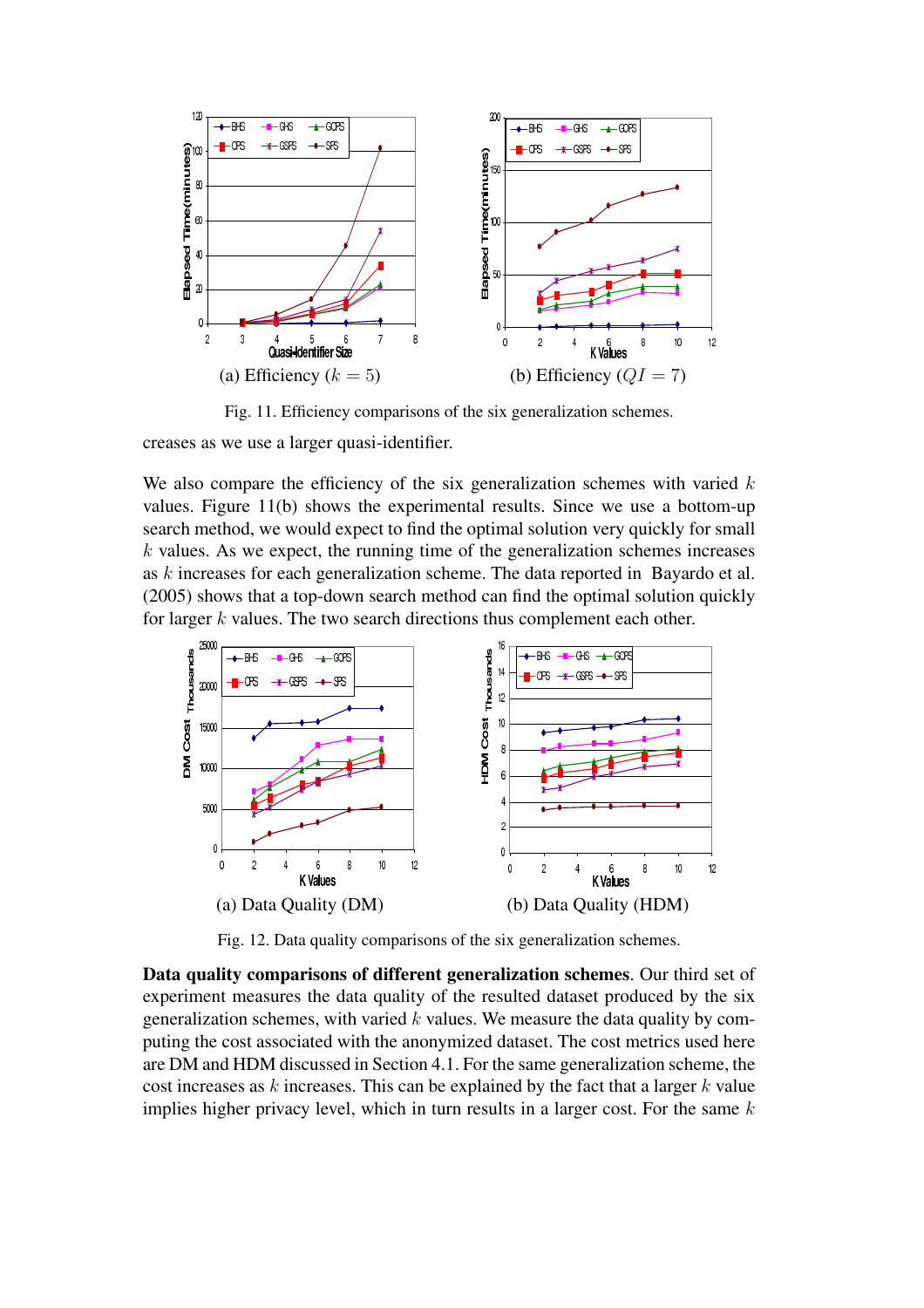value, the cost decreases for the more sophisticated generalization schemes. This can be explained by the fact that the more sophisticated generalization schemes allow more valid generalizations and produce a dataset with better data quality.

The experiment results are consistent with our analysis. Figure 12(a) shows the discernibility metric cost for the six generalization schemes with varied  $k$  values. Figure 12(b) shows the hierarchical discernibility metric cost for the six generalization schemes with varied  $k$  values.



Fig. 13. Effectiveness comparisons of different pruning techniques.

Effectiveness of different pruning techniques. Finally, we experimented with the effectiveness of different pruning techniques in cutting down the search space. We test the two classes of techniques described in Section 4.4: (1) seeding & modified BFS, and (2) node & applicator rearrangement. The results are shown in Figure 13. As we can see, the use of these two classes of techniques can effectively the performance in finding the optimal anonymizations. The combination of these two techniques could reduce the running time by up to 60%. In general, the first technique is more effective (it can reduce the running time by up to 40%). Thus, early identification of an anonymization close to the optimal anonymization is an effective approach to elimination the examination of a large number of suboptimal anonymizations.

### 6 Related Work

Many generalization schemes have been proposed in the literature to achieve kanonymity. Most of these schemes require predefined value generalization hierarchies, for example, Fung et al. (2005); Iyengar (2002); LeFevre et al. (2005); Samarati (2001); Samarati et al. (1998); Wang et al. (2004). Among these schemes, some require values be generalized to the same level of the hierarchy in LeFevre et al. (2005); Samarati (2001); Samarati et al. (1998). Iyengar (2002) extends previous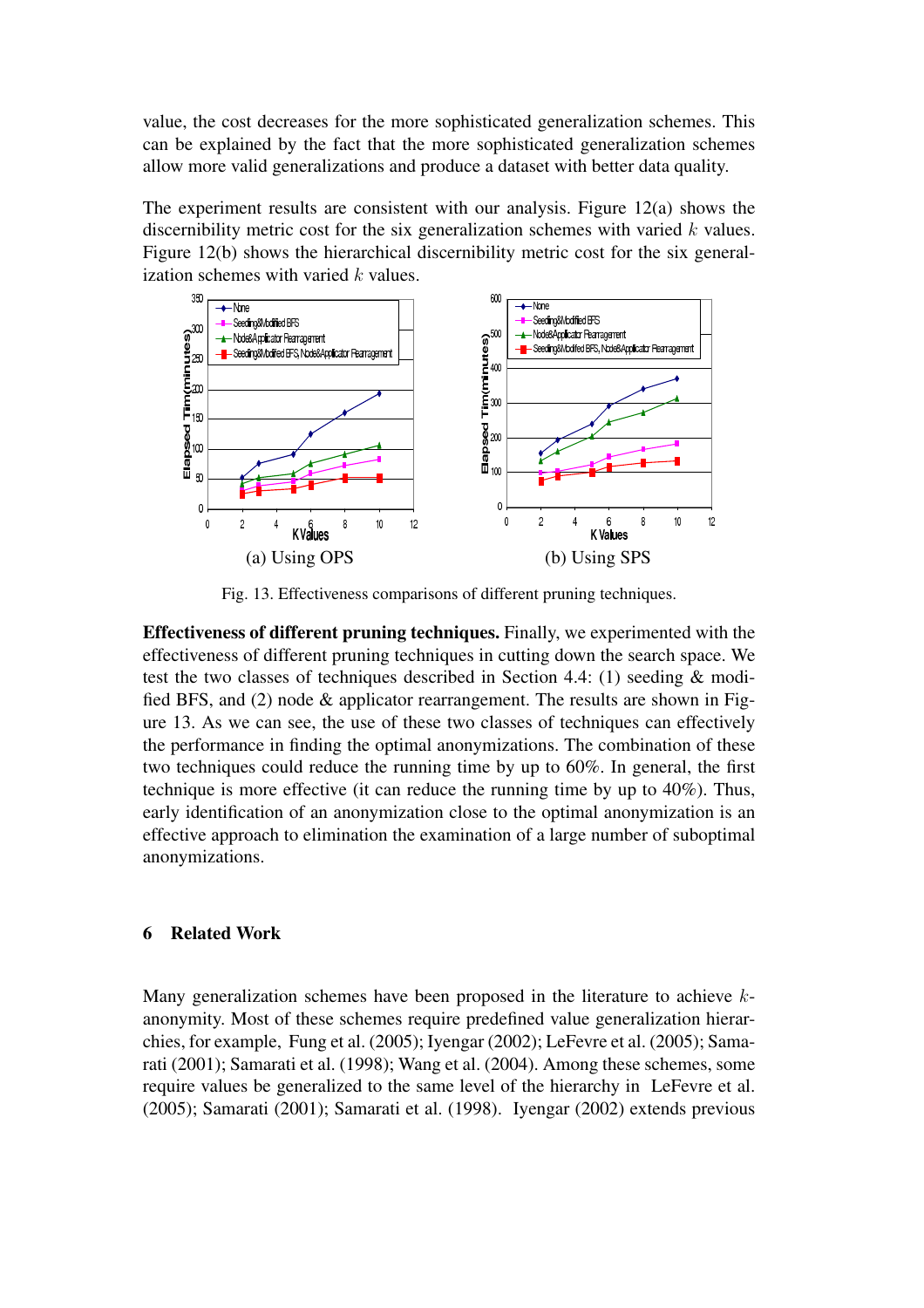schemes by allowing more flexible generalizations. In addition to these hierarchybased schemes, partition-based schemes have been proposed for totally-ordered domains in Bayardo et al. (2005). These schemes and their relationship with our proposed schemes are discussed in detail in Section 2.

All schemes discussed above satisfy the "consistency property", i.e., multiple occurrences of the same attribute value in a table are generalized in the same way. There are also generalization schemes that do not have the consistency property. In these schemes, the same attribute value in different records may be generalized to different values. For example, LeFevre et al. (2006) propose Mondrian multidimensional  $k$ -anonymity, where each record is viewed as a point in a multidimensional space and an anonymization is viewed as a partitioning of the space into several regions. Another technique to achieve k-anonymity requirement is clustering, e.g., Aggarwal et al. (2006). In this paper, we focus on generalization schemes that have the consistency property. We feel that the consistency property is a desirable property for many usages of the data, especially for data mining applications.

On the theoretical side, optimal  $k$ -anonymity has been proved to be NP-hard for  $k > 3$  in Meyerson et al. (2004); Aggarwal et al. (2005), and approximation algorithms for finding the anonymization that suppresses the fewest cells have been proposed in Meyerson et al. (2004); Aggarwal et al. (2005).

Recently, Machanavajjhala et al. (2006) proposed the notion of  $\ell$ -diversity as an alternative privacy requirement to  $k$ -anonymity. Li et al. (2007) addressed the limitations of  $\ell$ -diversity and proposed the notion of t-closeness as a new privacy requirement. The generalization schemes for  $k$ -anonymity discussed in this paper can be adapted for  $\ell$ -diversity or t-closeness.

### 7 Conclusions

In this paper, we introduce three new generalization schemes for  $k$ -anonymity and present a taxonomy of generalization schemes. We give enumeration algorithms for the new generalization schemes and provide pruning rules and techniques to search for the optimal anonymization using discernibility metric in Bayardo et al. (2005); Iyengar (2002) and the new metric we proposed in Section 4.1. We compared the efficiency and data quality of the generalization schemes, the two approaches (bottom-up and top-down), and the effectiveness of pruning techniques through experiments on a real census data.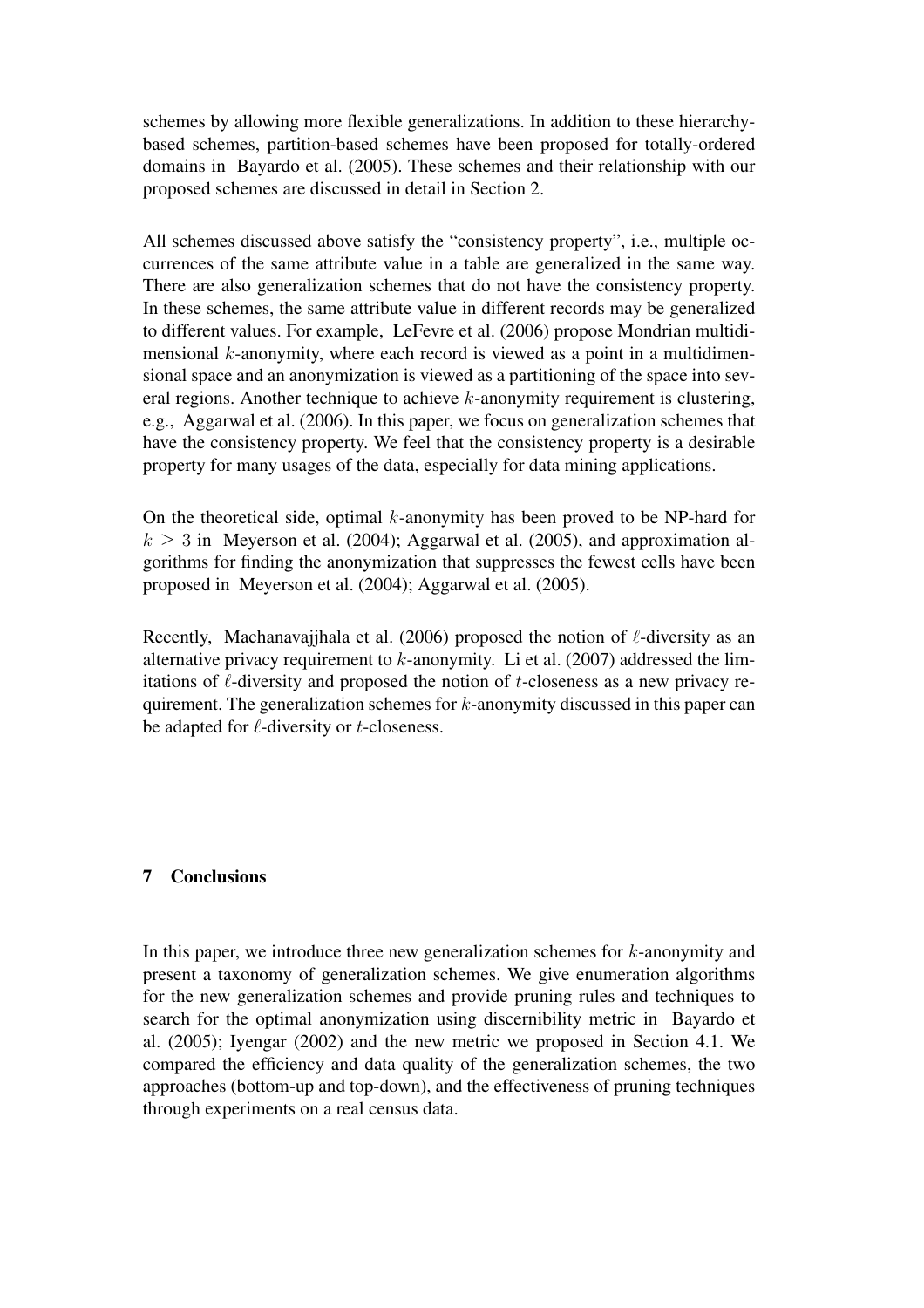### References

- C. Aggarwal, On k-anonymity and the curse of dimensionality, in: Proceedings of the 31st International Conference on Very Large Data Bases (VLDB), 2005.
- G. Aggarwal, T. Feder, K. Kenthapadi, R. Motwani, R. Panigrahy, D. Thomas, A. Zhu, Anonymizing tables, in: Proceedings of International Conference on Database Theory (ICDT), 2005.
- G. Aggrawal, T. Feder, K. Kenthapadi, S. Khuller, R. Panigrahy, D. Thomas, A. Zhu, Achieving anonymity via clustering, in: Proceedings of the 25th ACM Symposium on Principles of Database Systems (PODS), 2006.
- R. J. Bayardo, R. Agrawal, Data privacy through optimal k-anonymization, in: Proceedings of the 21st International Conference on Data Engineering (ICDE), 2005.
- B. C. M. Fung, K. Wang, P. S. Yu, Top-down specialization for information and privacy preservation, in: Proceedings of the 21st International Conference on Data Engineering (ICDE), 2005.
- V. S. Iyengar, Transforming data to satisfy privacy constraints, in: Proceedings of the 8th ACM SIGKDD International Conference on Knowledge Discovery and Data Mining (KDD), 2002.
- K. LeFevre, D. DeWitt, R. Ramakrishnan, Incognito: Efficient full-domain kanonymity, in: Proceedings of the ACM SIGMOD International Conference on Management of Data (SIGMOD), 2005.
- K. LeFevre, D. DeWitt, R. Ramakrishnan, Mondrian multidimensional kanonymity, in: Proceedings of the 22nd International Conference on Data Engineering (ICDE), 2006.
- T. Li, N. Li, Optimal  $k$ -anonymity with flexible generalization schemes through bottom-up searching. in: Proceedings of the 6th International Conference on Data Mining-Workshops (ICDMW), 2006.
- N. Li, T. Li, S. Venkatasubramanian, t-closeness: Privacy beyond k-anonymity and  $\ell$ -diversity, in: Proceedings of the 23rd International Conference on Data Engineering (ICDE), 2007.
- A. Machanavajjhala, J. Gehrke, D. Kifer, M. Venkitasubramaniam,  $\ell$  diversity: Privacy beyond k-anonymity, in: Proceedings of the 22nd International Conference on Data Engineering (ICDE), 2006.
- A. Meyerson, R. Williams, On the complexity of optimal k-anonymity, in: Proceedings of the 23rd ACM Symposium on Principles of Database Systems (PODS), 2004.
- G. C. Rota, The number of partitions of a set, American Mathematical Monthly 71(5), 498-504, 1964.
- R. Rymon, Search through systematic set enumeration, in: Proceedings of the 3rd International Conference on Principles of Knowledge Representation and Reasoning (KR-02), 1992.
- P. Samarati, Protecting respondents privacy in microdata release, in: IEEE Tranaction on Knowledge and Data Engineering, 13(6), 1010-1027, 2001.
- P. Samarati, L. Sweeney, Protecting privacy when disclosing information: